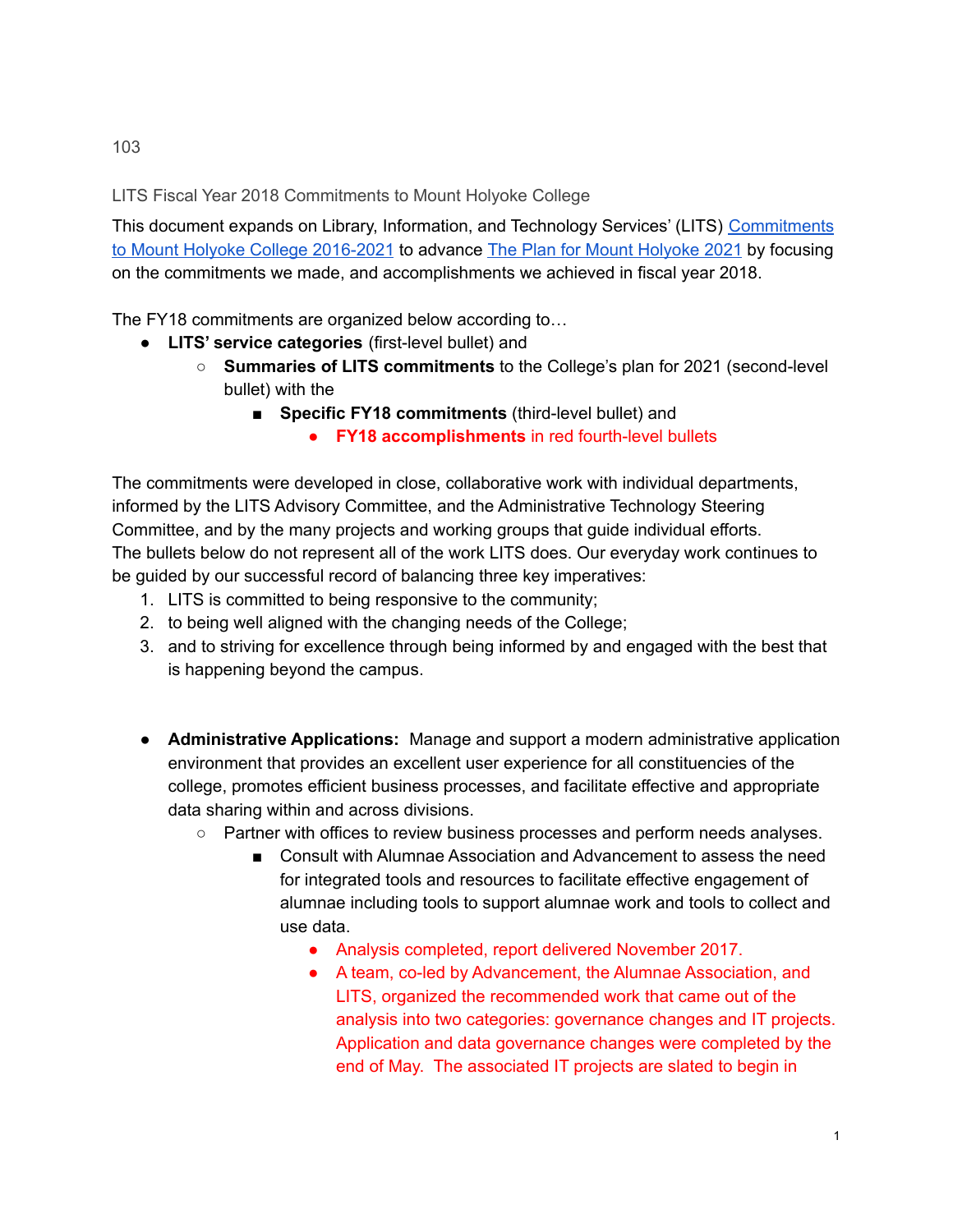## summer to ensure appropriate input and buy-in from affected units.

- Work with administrative offices and key stakeholders to identify and procure solutions to address technology needs not met by existing platforms.
	- Work with the Dean of Students division to evaluate cloud-based solutions for promoting, supporting, and managing student engagement activities.
		- Student Affairs decided to delay launch to better develop and understand organizational systems and need. Beginning June 2018 LITS staff begin work with the Dean of Students office to evaluate Presence (<http://www.presence.io/>) as a possible solution.
- When commercial solutions are not practical, or the need is highly specialized and aligns with the mission of the college, work with offices to develop custom solutions.
	- Work with Advancement, Admission, Alumnae Association, and other key stakeholders to develop a Sharepoint-based platform for volunteer management, data and report distribution, and overall engagement with a variety of volunteer constituencies.
		- The new volunteer hub was launched on April 2, 2018 as an extension of my.mtholyoke.edu..
	- Senior Symposium Rewrite the existing application in up-to-date and supported Ruby environment.
		- The newly rewritten Senior Symposium web application was put into production. The design and development work included significant contributions from students working for the Web Team.
	- Campus Map Align with new campus print map and continue to make incremental improvements based on analytics and user feedback.
		- Completed: <https://map.mtholyoke.edu/>.
	- Fellowships Develop and release a new web-based database and interface for managing and promoting Fellowships available to students and alumnae.
		- On hold pending availability of staff in the OSSA.
	- LITS Website Design, build, and release a new website for LITS. Launch is planned for the Spring 2018 semester.
		- Project launched December 2017 with a planned release date of July 16, 2018.
		- The site is hosted in the Pantheon environment, where the College's main website also resides and is the first College site to be developed in Drupal 8.
- Through a process of continuous and incremental improvement, update and modernize solutions the College already owns.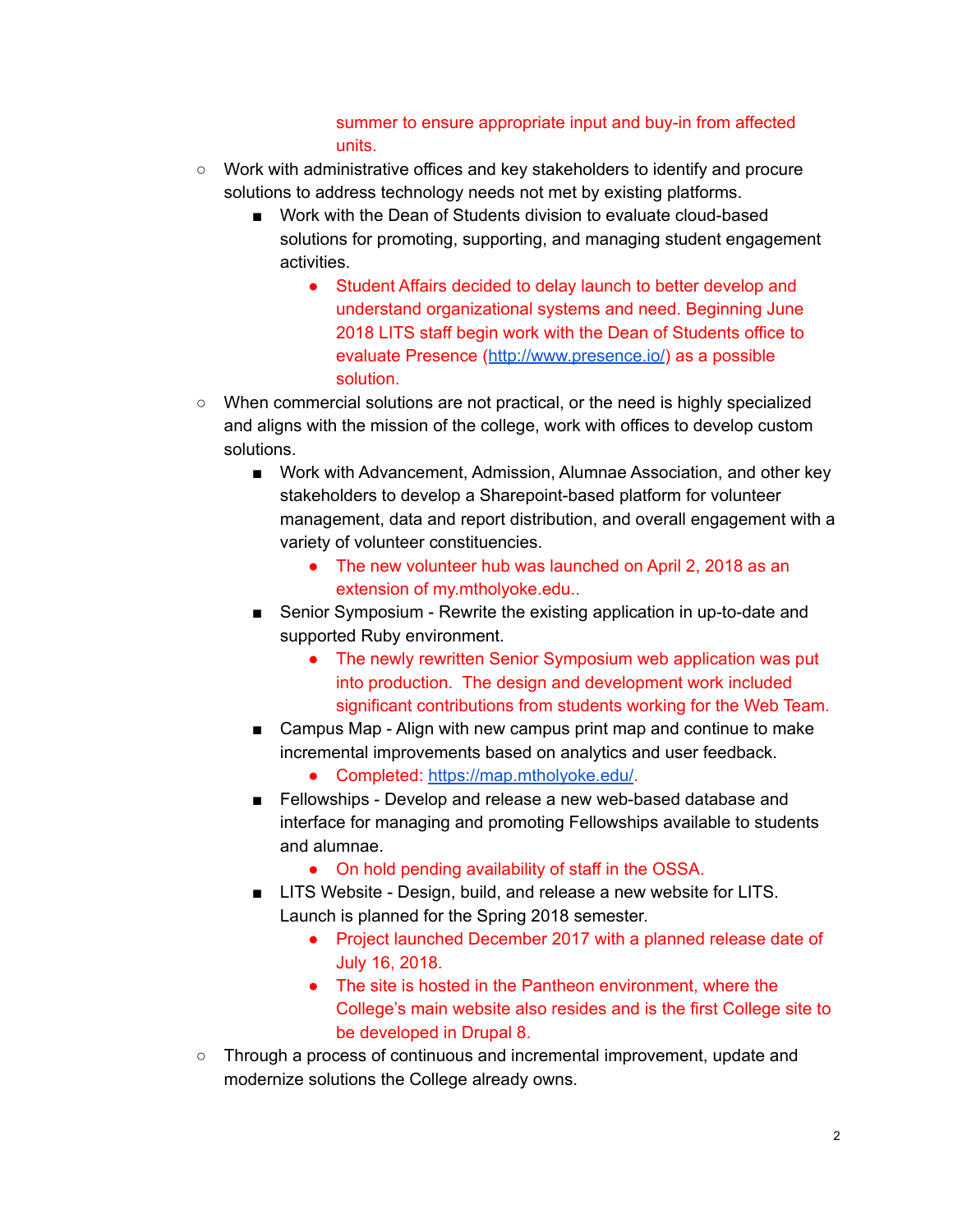- Develop new and extend existing integrations between the EMS-based event calendar and the college website, LITS website, and hosted SaaS applications such as the Prestosports-based Athletics calendar.
	- Even following implementation of updates to EMS and related tools, the desired level of integration was not possible. Decision was made to put further integration work on hold until a new tool could be evaluated and implemented. Plan for a budget request in FY19 for FY20 or possibly as part of the College Website redesign project.
- Update the student facing web interface for FoodPro in order to modernize and improve the presentation and listing of menu items, ingredients, and allergy information. Also modify the overall design with a focus on accessibility and browser-based responsiveness.
	- Completed: <https://menu.mtholyoke.edu/>.
- Improve support for chosen pronoun, name and nickname preferences.
	- Following the application and data governance reorganization, the project assigned as the top priority for the newly-formed Application and Data Standards Working Group (ADSWG), with guidance from new VP for Equity and Inclusion beginning August 2019
- Build on and leverage Ellucian's new Ethos platform for application and data integrations between Colleague and on-premise and SaaS solutions.
	- Prolonged staffing vacancy and other funding priorities have caused this project to be put on hold. We will revisit it in FY19 when the SharePoint resource is in place.
- Lead and coordinate the implementation and rollout of on-premise and SaaS platforms and services.
	- Work with the Registrar's Office and Financial services to extend OnBase document management functions to include a wider collection of documents, document types, workflows, and business processes.
		- Continuing to work with Financial Services in their use of OnBase related to purchasing cards and financial documents
		- Migration of documents from Slate into OnBase has been on hold pending availability of resources in Registrar's office.
		- With Procurement, Risk Management and LITS Administration, developed prototype contract management tool in OnBase. The initial system shows promise for a way to store contracts, capture basic information about each contract, and share them across campus as necessary.
	- Work with the Registrar's Office to implement the Curriculum Management module of the CourseLeaf platform.
		- On hold due to higher priority tasks in Registrar's office.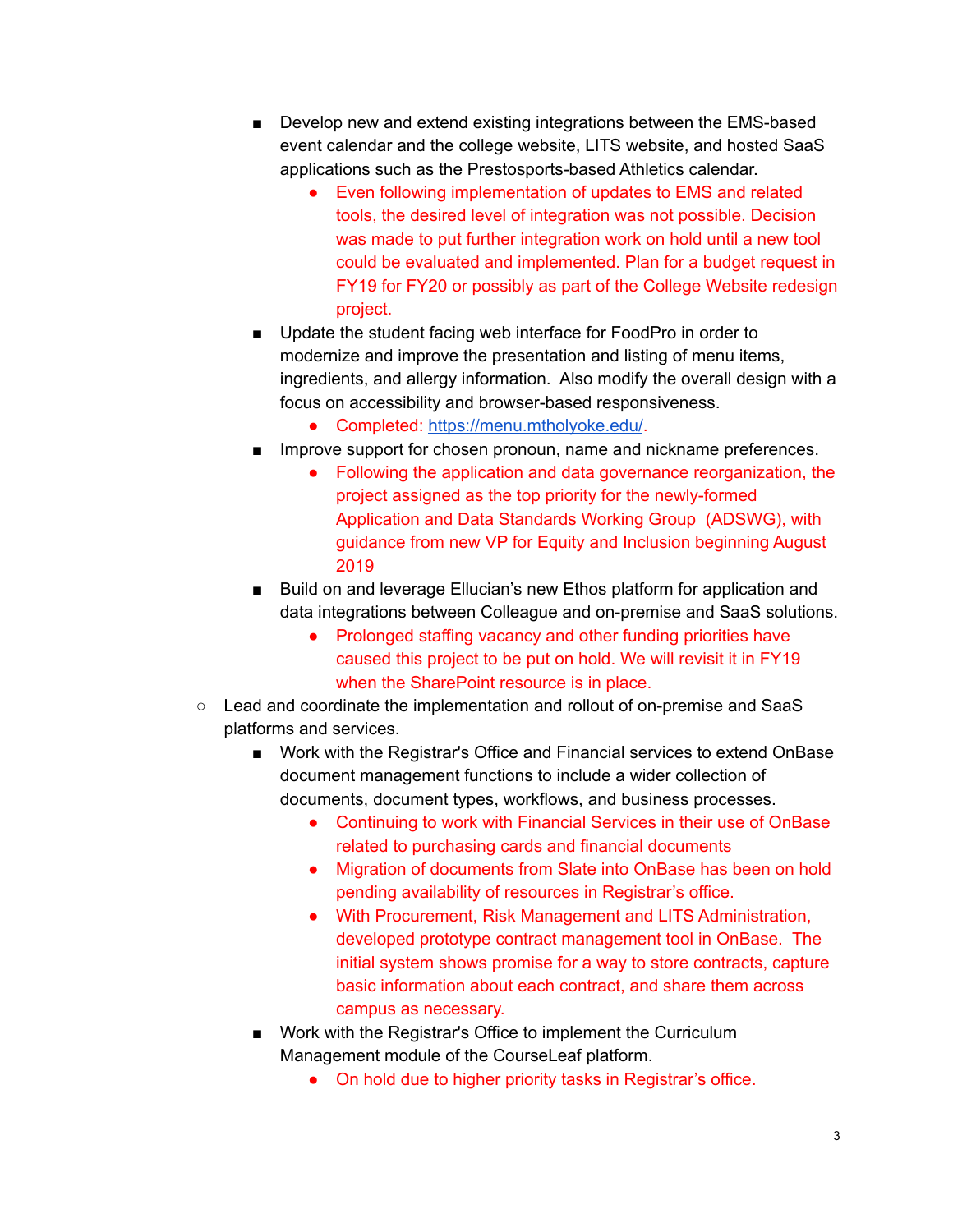- Continue to work with PaGE to implement Slate as an Inquiry and Applicant/Application management system and integrated Communications and Marketing tool.
	- Launched in October of 2018 and work continues through the admission cycle. On schedule to be completed July 2018.
- Starfish Integrated Advising: Consult with Academic Affairs and Student Affairs to create the administrative application environment to support next-generation, integrated advising, towards improving retention, persistence, and graduation rates.
	- Pathways phase 1 successfully launched January 2018.
	- The project team continued to work through the Spring semester to prepare for launching new features, and extending it to the next round of offices for Fall 2018.
- Transition Student Financial Services billing to using a new ecommerce solution (Touchnet) in preparation for the 2018-2019 academic year.
	- Touchnet launched April 23, on schedule for first student bills to be released using Touchnet beginning July, 2018.
- Implement a new campus digital signage solution based on Fourwinds. FY18 work be focused on supporting menu, navigation, and informational signage in the new centralized dining facility.
	- Following non-trivial integrations with a number of systems, the digital signage system went live in time for the launch of the new Central Dining Facility. The final phase of the project, automating the display of menu and pricing information on digital signs in the pub area, will be completed July 2018.
- Provide the Identity and access management foundation for ensuring the security of mission critical applications and services.
	- Improve data environment to support targeted messaging to alumnae; and manage identities so alums can be included as part of our larger global network.
		- With the rollout of the new Volunteer Hub, Alumnae volunteers now have access to information and news within My.MountHolyoke. As part of the rollout, we converted all volunteer accounts into full-fledged MHC accounts that can be used to access other services. This means that going forward, application specific usernames and passwords will not have to be generated for their work as volunteers. Support for their accounts has been aligned with other Help Desk processes.
	- Leverage new identity management capabilities to create ease of access, more personalized experience, and efficient management for all Mount Holyoke community members.
		- The IdM project team drafted new standards for account names and password lengths and change intervals.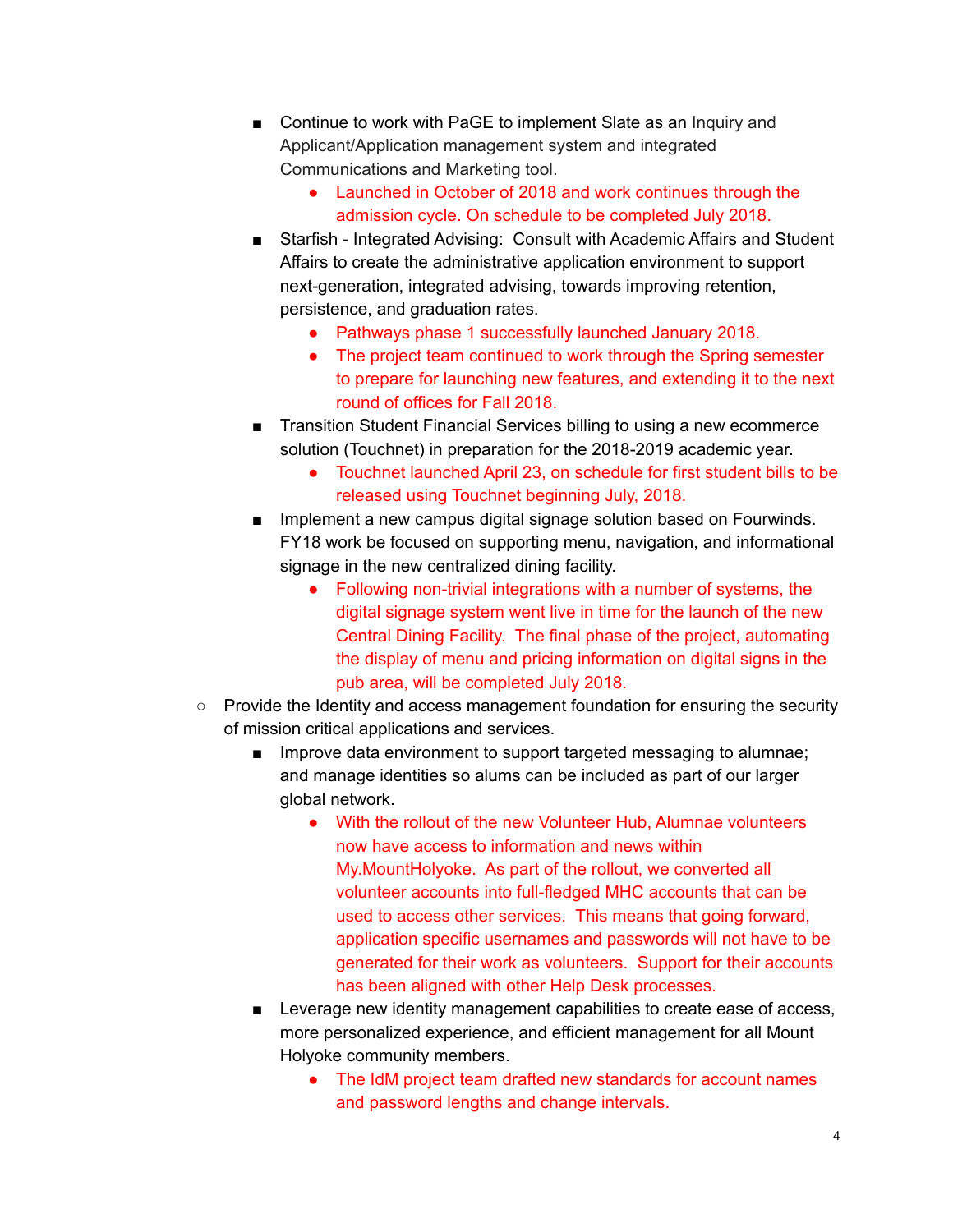- New account and services lifecycles for credit and non credit students, employee and faculty accounts have been drafted. The team has been working with HR to vet the employee lifecycle.
- The test and production LDAP, Active Directory, and Shibboleth environments continue to be brought into alignment so newly developed tools for creating and maintain accounts and passwords can be tested.
- Develop, build and maintain centralized repositories of data managed by the college's core administrative systems.
	- Continue to improve reporting and expand Data Warehouse environment.
		- Staff vacancy delayed work through December 2017.
		- Worked with AA and Advancement to identify a new reporting and data environment to replace legacy CARA system and provide an extensible framework for modern analytics and self-service reporting. Carried FY18 funding from savings into FY19 to support the professional and consulting services contracted through ASR Analytics.
	- In partnership with Institutional Research, support the operational, tactical, and strategic reporting, analysis, and visualization needs across divisions.
		- The BI team has been working closely with IR to meet their data and reporting needs.
		- In the late winter they rebuilt the Tableau test and production environments to provide IR with an up-to-date platform.
		- The "BI Advisory" group was folded into the new Data and Administrative Applications governance structure .
	- In collaboration with administrative offices, continue to develop reporting and data analytics capabilities.
		- New BI Analyst hired December 2017. Their work has focused on the rollout of Informer as a replacement for the legacy Safari tool. To improve support, create a rich learning opportunity, and more rapidly complete the migration, the BI team included an FY19 funding to hire a student to assist in the migration of reports from Safari to Informer.
- Plan for the future: Research and determine best path to modernize core systems of record for the college.
	- Participated in vendor presentations as part of Smith College's RFP process.
	- Developed high-level timeline to facilitate conversations about sequencing and prioritizing possible ERP migration.
- **Computer and Information Security**: Improve and extend information security and privacy protections for the community through a systematic and risk-based information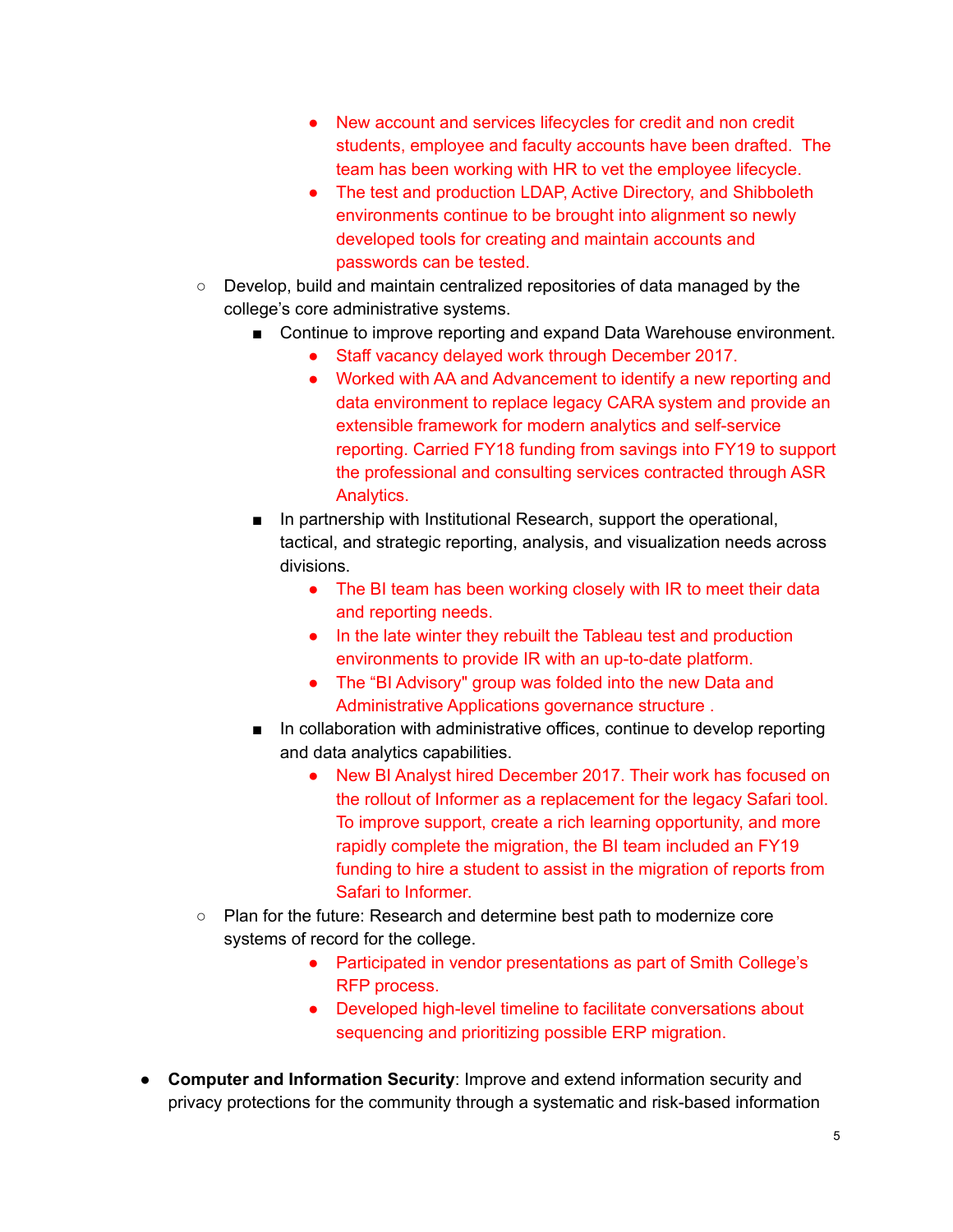security program. Develop a culture of shared responsibility for information security through awareness training and enhanced support for user facing tools and technology.

- Implement roadmap set forth by the managed Information Security Officer program.
	- Complete data classification policy, inventory, and associated procedures for handling data.
		- Draft policy, asset inventory, and data classification completed.
		- Draft procedures and handling have been developed and need to be reviewed with offices before developing corrective action plan.
	- Update and develop information security incident response procedures and conduct exercises with key institutional stakeholders.
		- Information Security Response Plan updated to reflect insights from two tabletop exercises.
		- Work is underway to further update malware and PCI response procedures as part of the plan.
	- Complete college-wide PCI assessment.
		- Assessment completed November 2017.
		- Focus has been on reducing scope. Most remediation is readily achieved.
		- Corrective action plan was approved in February 2018 that lays out timeline for more substantial remediation. The plan includes development of procures for each of the areas processing credit cards, review of agreements, updating departmental practices and delivery of mail.
	- Implement Security Information and Event Management log analysis tool(s).
		- Funding request for FY19 was developed but not approved. Will include in FY20 budget proposal.
	- In addition:
		- As part of awareness program conducted two social engineering exercises in the fall and spring semesters that showed substantial improvement in faculty and staff response.
- Invest in next generation identity management tools and processes to help ensure the security of the community, ease of access, more personalized experience, and efficient management for all Mount Holyoke community members.
	- Deploy Two Factor Authentication for critical services and areas of the college.
		- Budget request to implement Duo approved for FY19.
		- Rollout plan developed for phased implementation beginning with Google in fall 2018, and including Duo beginning spring 2019.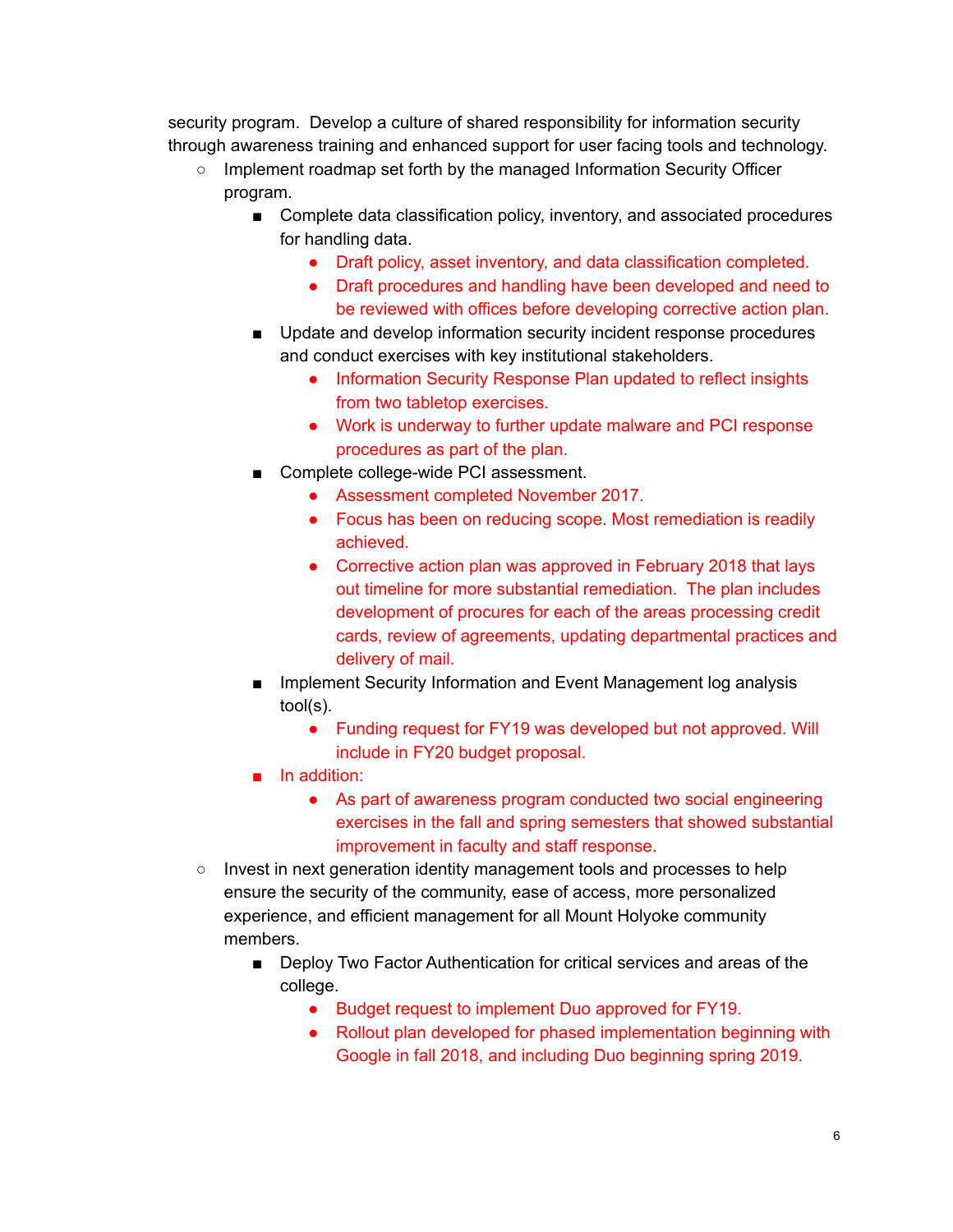- **Consulting and Training**: Coordinate and provide training to develop the skills of faculty and staff to make effective use of information and technology. Provide expert consultation to individuals and departments to identify ways information and technology can best be tapped to advance teaching, learning, research, and administrative goals.
	- Contribute to college-wide on-boarding for new- and continual development of existing staff and faculty.
		- Coordinate with Human Resources on increasing completion rate for SANS information security training.
			- While SANS training requirement continues, deeper coordination with HR is on hold pending an improved mechanism for centrally tracking completion of various professional development requirements.
	- Coordinate and manage enterprise-scale IT projects and initiatives.
		- Paul Kandel acted as project manager the Slate for PaGE, Pathways/Starfish, Volunteer Hub, Touchnet, and Fourwinds projects. He is also overseeing the PM for the LITS web redesign.
		- Beginning the transition in late-June, Paul Kandel is now acting as the project manager for tracking progress on IT projects specificly related to the Alumnae Association and Advancement assessment.
	- Partner with PaGE to develop services targeted to graduate programs.
		- Janet Ewing worked with PaGE to develop FY19 budget request to migrate to Moodlerooms.
	- Extend digital asset management (DAM) support across the College.
		- Coordinated with the Museum to provide them a NAS for management of their digital image files.
		- Supported Communications with the Museum's migration from ResourceSpace to Libris for digital image management.
		- Extended DAM support to the [Campus](https://www.mtholyoke.edu/sustainability/campus-living-laboratory-initiative) Living Lab Initiative (CLLI) by ingesting their datasets into the MHC Institutional Digital Archive (IDA). Faculty working on the project include Alexi Arango, Gary Gillis, and Martha Hoopes, along with the core Campus Living Lab team (Stephen Taranto, Leszek Bledzki, Nancy Apple, and others). Main parent [collection](https://ida.mtholyoke.edu/xmlui/handle/10166/4301) for the Campus [Living](https://ida.mtholyoke.edu/xmlui/handle/10166/4301) Lab data and The first few sets of [data!](https://ida.mtholyoke.edu/xmlui/handle/10166/4308)
	- Continue to improve accessibility of the electronic information technology environment for all community members.
		- Implement a web and software accessibility testing program.
			- Implemented a web accessibility testing program utilizing the WAVE WebAccessibility Evaluation Tool developed at Hampshire to scan the "100 highest impact URLs". Reduced more than 86% of the errors to date.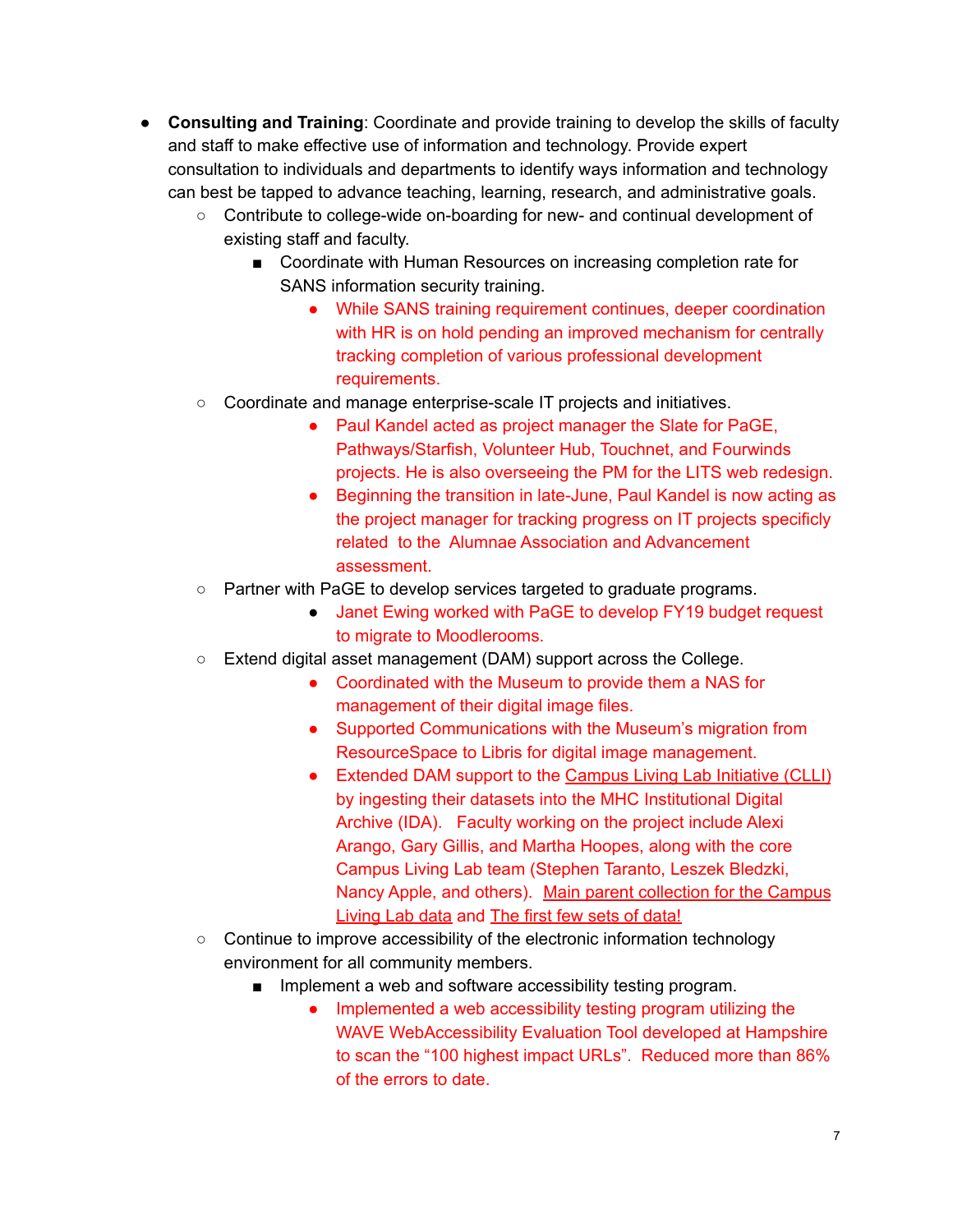- In process of developing workflows and criteria for software accessibility testing in conjunction with procurement, development, and/or implementation. Tested Starfish/Pathways, prioritized needed improvements, developed an Equally Effective Alternate Access Plan (EEAAP) where needed. Touchnet was also tested, and Rob Eveleigh worked with stakeholders to create EEAAPs where needed. Ever-fi has been implemented without testing, but we are interested in testing as time allows.
- Executed an agreement with the Carroll Center for the Blind to provide accessibility testing services.
- In addition:
	- Now universally captioning all library video requested for use in Moodle.
- **Equipment Lending**: Provide broad and equitable loan access to state-of-the-art technology equipment for computing, storage, audiovisual and video applications and provide robust training and support in its use.
	- Review circulation and laptop pool distributions and configurations in light of coming virtualization technology to determine how best to allow more flexible access to more software to more students for longer periods of time.
		- Media Services refreshed the Circulating AV inventory.
		- Access Services proposed and secured funding for a temporary expansion of circulating laptop pools to accommodate the large class of '22.
- **Infrastructure Services**: Provide and support the network, processing, and storage environments required to meet the growing IT needs of the college.
	- Infrastructure selection and deployment is framed within the context of the most effective and efficient use of college resources. This work is done through a planful and continuous evolution of equipment and technology.
		- Extend wireless coverage to underserved areas of academic and administrative buildings.
			- Auxiliary Services; Betty Shabazz Cultural Center; 79 [College](https://maps.google.com/?q=79+College+Street&entry=gmail&source=g) [Street](https://maps.google.com/?q=79+College+Street&entry=gmail&source=g); New Dining Center/Blanchard; Shattuck; Kendade
			- In FY18, replaced 80 of 160 access points going end-of-life in 2018. Remaining are scheduled to replacement in FY19.
		- Expand and support usage of high performance computing resources at the MGHPCC facility
			- Presented to LITS Advisory and Data Science faculty co-chairs about MGHPCC in context of LITS support for data science
		- Implement new backup platform for critical college systems, services, and data.
			- Contract completed and recognized \$24k in savings.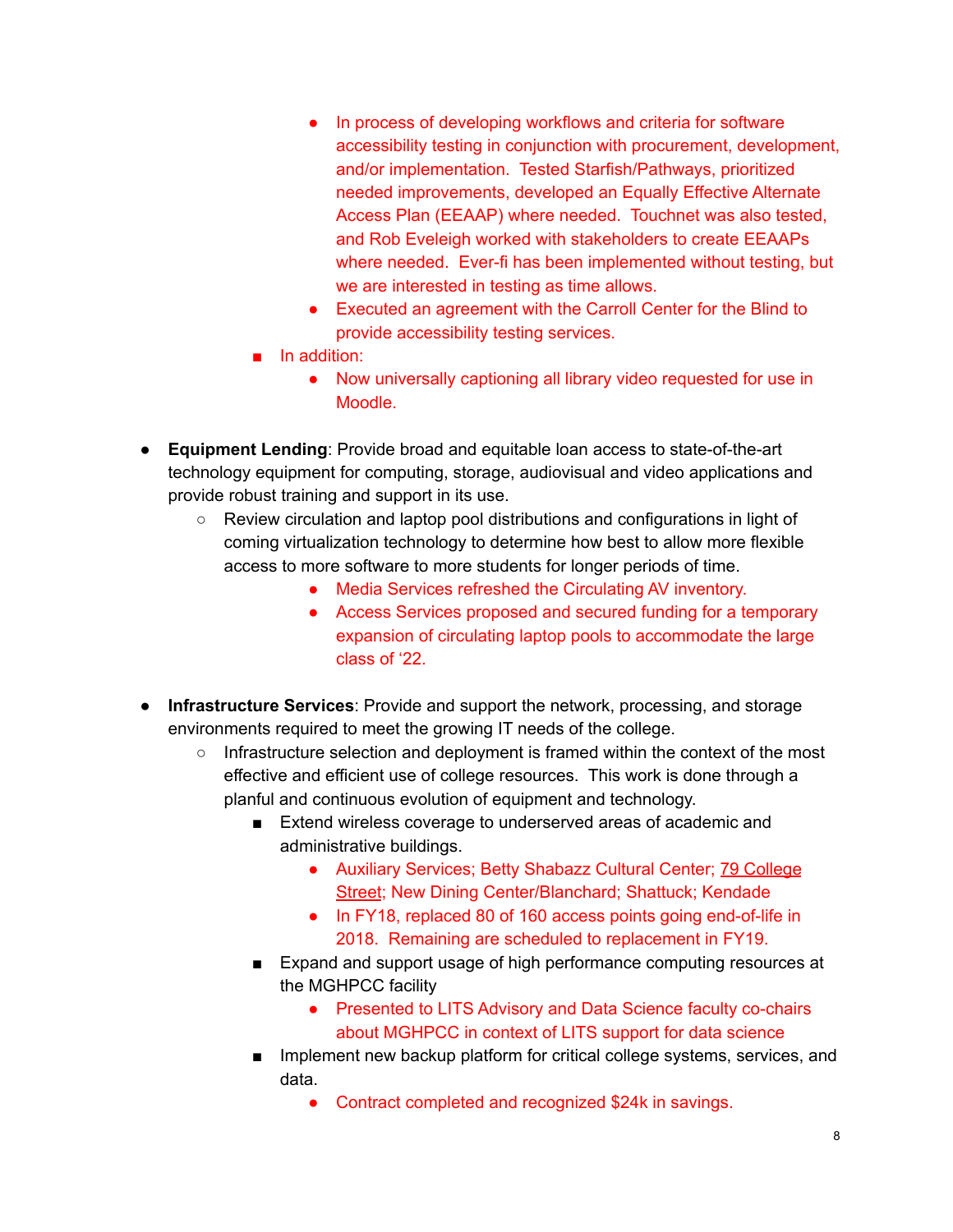- Veem was moved into production for Windows and Linux servers in the spring.
- In addition:
	- Installed fiber and standard wireless to better accommodate large class of '22 in Added wood frame buildings to the network: 17 Morgan St., 3 Park St., 92 College St., 94 College St., 1 Faculty Ln., 57 College St..
- **Instructional Technology**: Provide, enhance, and support the technologies necessary for effective instruction across campus. See "Pedagogy" for additional information on pedagogical uses of technologies. See "Teaching and Meeting Spaces" for information about technologies in classrooms.
	- Through a process of continuous and incremental improvement, develop the college's digital learning environment (i.e. Moodle and potential successors).
		- Partner with PaGE to research options for LMS hosting and support which best meet their changing needs and integrate best with the larger MHC infrastructure.
			- Developed proposal and FY19 funding request to pilot Moodlerooms beginning in summer 2018. Funding was not approved for FY19, but will be resubmitted for FY20.
	- Continue to improve accessibility of the electronic information technology environment and support for student accommodations in collaboration with AccessAbility Services.
		- Support specific curricular software used by those with a range of disabilities.
			- Facilitated creation of grant-funded wordpress website/forum authored by Psychology faculty on best practices for teaching statistics to students with disabilities
		- In addition:
			- Drafted an EIT [Accessibility](https://www.mtholyoke.edu/lits/electronic-and-information-technology-accessibility-policy) Policy, approved by Officers in the Fall of 2017 and developed and released an [accompanying](http://guides.mtholyoke.edu/eit-accessibility-standards) support [website.](http://guides.mtholyoke.edu/eit-accessibility-standards)
			- Coordinated with the Registrar's Office to improve accessibility of their documents and forms.
			- (See above also for web and software accessibility testing and video captioning)
	- $\circ$  In collaboration with appropriate departments, programs, and initiatives, develop the ability to support quantitative reasoning and data science across the curriculum.
		- Hire and/or develop staff, adjust work responsibilities and develop staff in the use of data analysis and visualization tools, research data management processes, and data storage and processing environments.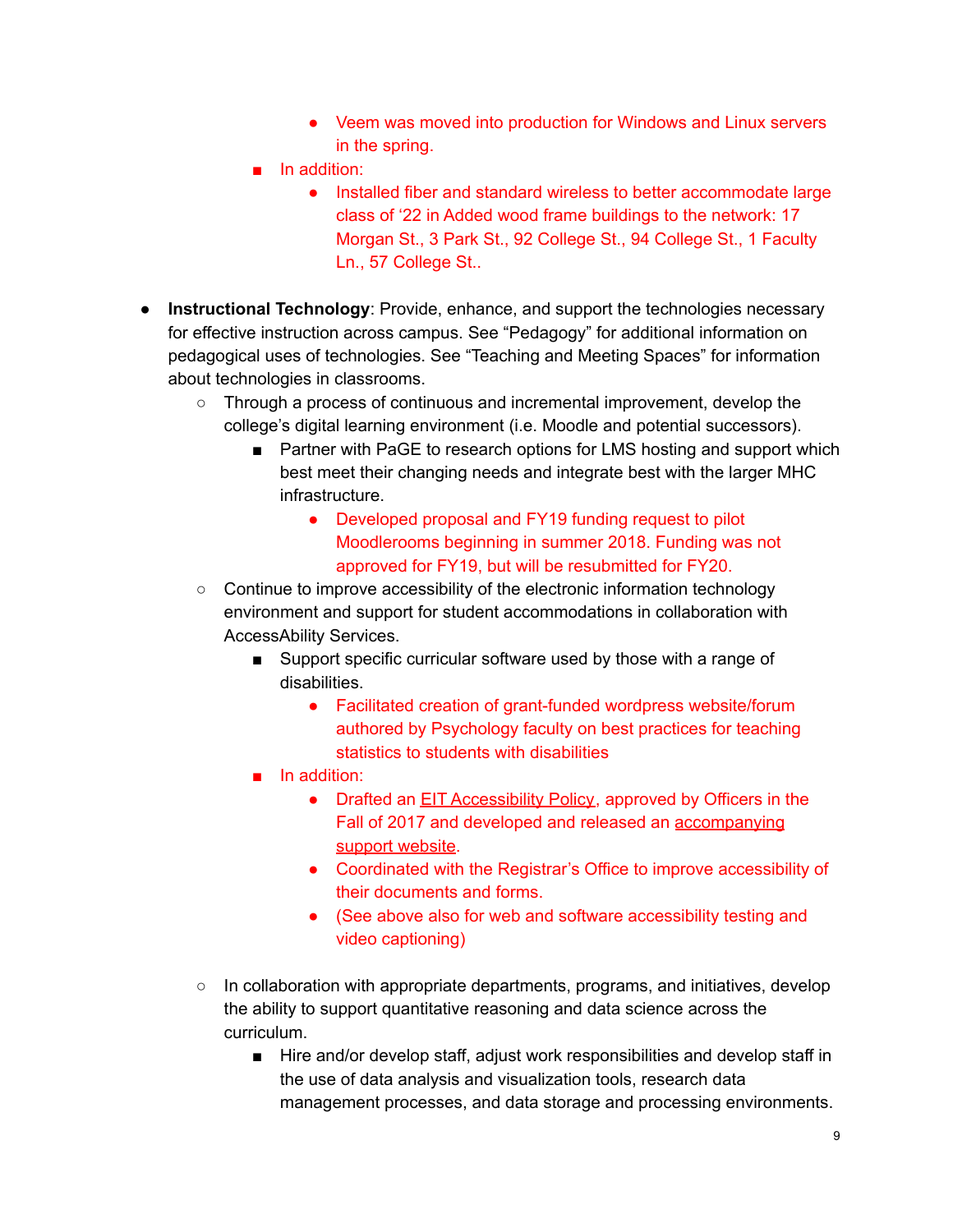- Jim Burke and Sarah Oelker were certified as Software Carpentry instructors and are participating in ongoing professional development related to data.
- Joel Broyles and Megan Brooks worked with Andrea Foulkes and Evan Ray to pilot Gryd.us, a software-as-a-service JupyterHub installation, in several math/stats courses
- Provide sound design and visual media production support; expand curricular support for Visual Culture and technology and the arts.
	- As part of the Fairchild grant, coordinate installation and educational use of an audio lab in Pratt.
		- Pratt 103 completed before classes began in fall 2017; Pratt 104 completed in time for spring 2018 classes.
- Support faculty curricular use of the makerspace.
	- Classes in studio art, computer science, architecture, and art history used makerspace with LITS facilitations (SketchUp, 3D printing, laser cutter); bulk of curricular use supported by Makerspace staff.
- **Library and Archival Collections**: Develop the College's distinctive and responsive collections and provide services and technological infrastructure to ensure access to materials that fit teaching and student research needs and to archival collections that document the history and life of the College.
	- $\circ$  Through a process of continuous improvement, ensure that we are providing access to collections that fit current teaching and student research needs.
		- Implement a shared approval plan with Smith College, Amherst College, and UMass.
			- In fall 2017 successfully launched approval plan that ensures at least one copy of every university press title published in the disciplines taught within the Five Colleges is held in at least one of the libraries.
		- Conduct biennial cost-per-use analysis of electronic journal subscriptions, with potential expansion to print serials and standing orders.
			- Completed CPU review yielding approximately \$39,000 in savings to help defray anticipated price increases in FY19.
		- Increase delivery speed for physical interlibrary loan items by joining RapidReturnables.
			- Implemented RapidReturnables and consistently meeting the goal of 4-day delivery turnaround. Came in under-budget because not enough libraries who match our need are currently part of RapidR; we hope the program continues to expand. As of the annual reporting in March, MHC patrons requested 58 items, 40 of which were filled through RapidR in an average of 13.8 hours. At the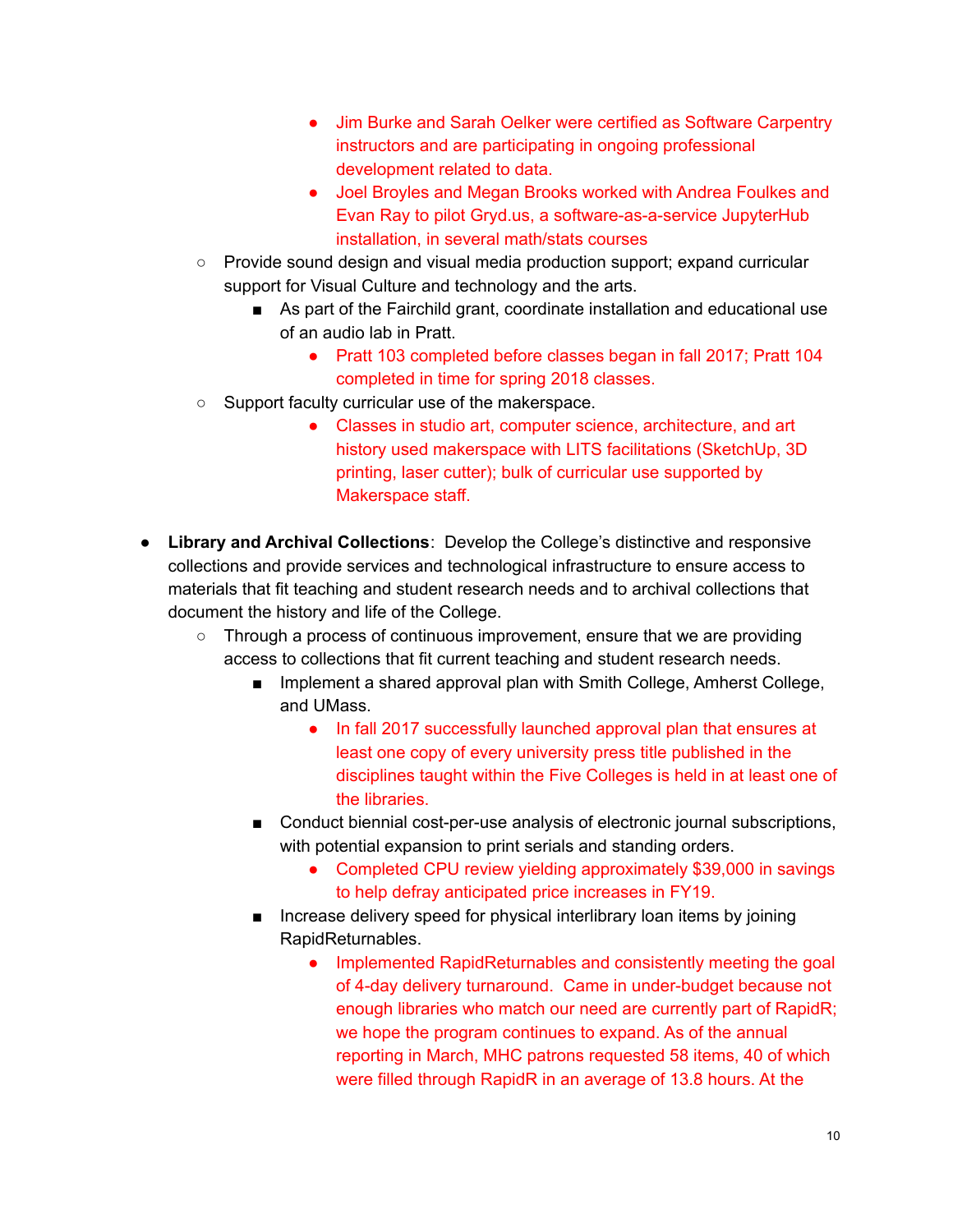same time, we satisfied the community need for books 183 times out of 215 requests within 19.9 hours.

- Seek ways to ensure long-term funding support for library and archival collections, through both Advancement and operational budget process strategies.
	- Realigned funds within Library Materials for FY18 to create a line for archives; Drafted FY19 budget request seeking additional funds. Was not funded.
- In addition:
	- After more than a year of discussion and planning, the **[Fidelia](https://www.mtholyoke.edu/175/gallery/fidelia-fiske)** [Fiske](https://www.mtholyoke.edu/175/gallery/fidelia-fiske) Collection at the Shelburne Free Public Library was transferred to Archives and Special Collections. There are over 1,100 letters and documents in this collection, many written to Fiske by Mount Holyoke Female Seminary students in the 1840s and 1850s. It is an amazing early archive of women's higher education and Mount Holyoke alums! Next steps include organizing and rehousing the materials, followed by digitization.
- Significantly improve discoverability of collections.
	- Implement bento search on the new LITS website (see more on website work elsewhere) and assess/refine based on user feedback.
		- See above for overall website progress; developed categories and functional requirements for bento and a unified LITS search.
	- Increase the profile of *Five College Compass: Digital Collections* and assess/refine the interface based on user feedback*.*
		- Demoed Compass at OPC, LITS Advisory, FCLC, Museums 10;
		- Communications wrote an [article](https://www.mtholyoke.edu/media/compass-digital-collection-launches) on the project and promotional announcements were placed in the faculty meeting materials, DoF Newsletter, etc.;
		- Reorganized links on the legacy LITS website; implementing enhancements, based on user feedback, through Phase 3 sprints.
	- Complete an OCLC Reclamation project to re-sync ALEPH holdings with OCLC WorldCat to facilitate worldwide discovery of collections and position us to take fuller advantage of future OCLC services.
		- Completed the initial re-syncing of ALEPH holdings with WorldCat; currently working through problem reports.
	- Envision a new, more structural approach to archival digital collection development that emphasizes the representation of collections rather than of individual items and prioritizes connections to existing contextual information in ASC.
		- Developed a workflow called Minimal Viable Process (MVP) to tie digital objects together with their physical representations and set structural benchmarks for digitization workflows; successfully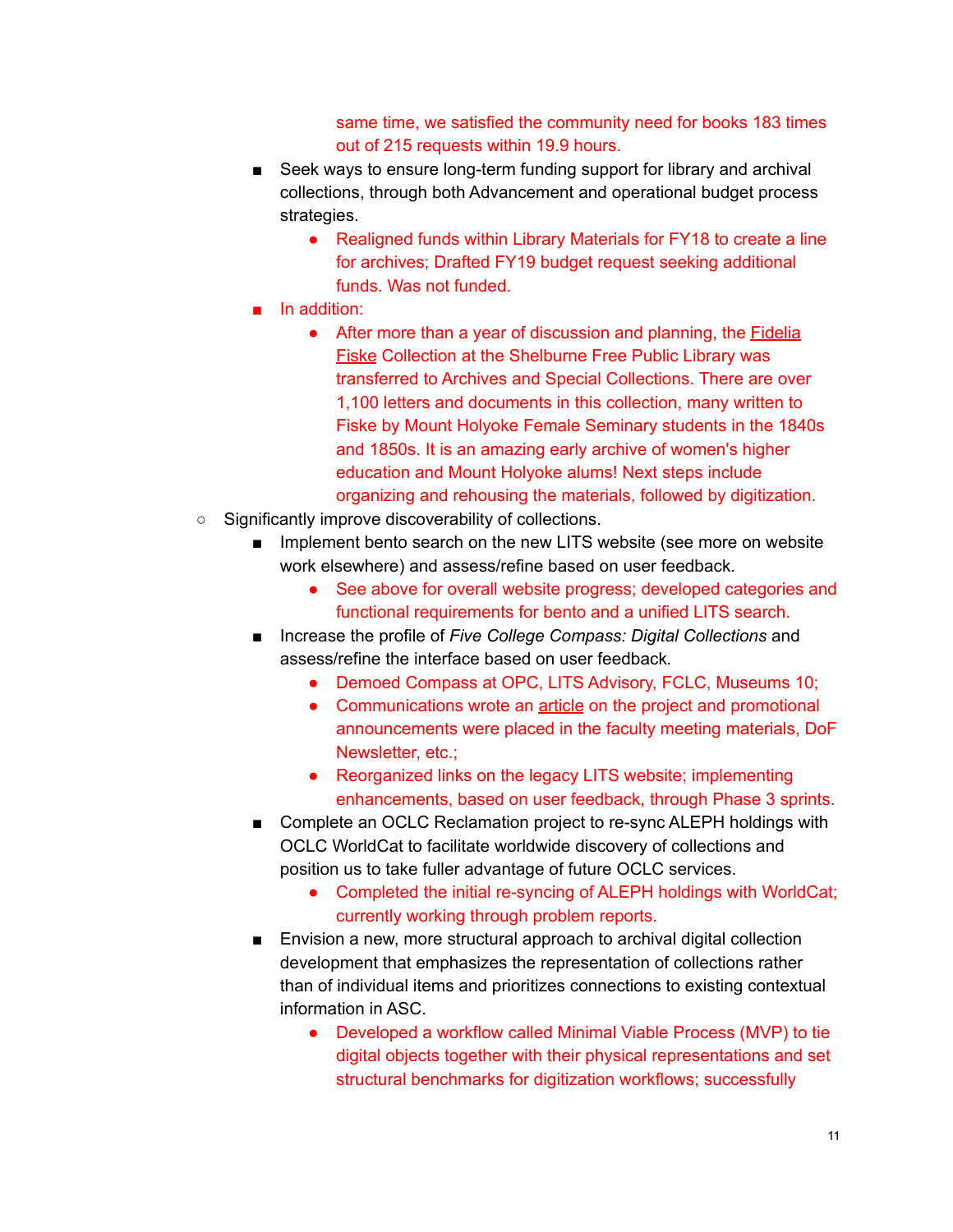completed MVP with an additional set of Marks/Woolley papers (exceeding projected digitization expectations).

- Undertook a visioning exercise to guide digital collection development and prioritization decisions.
- In addition:
	- Five Colleges contracted for a next generation library system, FOLIO Services Hosted by EBSCO (https://www.folio.org/). Implementation planning is underway.
	- The College [Women](https://www.collegewomen.org/) NEH grant project wrapped up in November 2017. 945 letters equaling 4,362 individual pages were digitized and described, well above the roughly 3,000 pages that we initially estimated.
	- Outsourced digitization of the yearbooks from 1896-1937. They will be available in *Compass* by the end of the summer.
	- Digitized additional materials from the high-profile *[Marks/Woolley](https://compass.fivecolleges.edu/collections/jeannette-marks-and-mary-woolley-correspondence) [Collection](https://compass.fivecolleges.edu/collections/jeannette-marks-and-mary-woolley-correspondence)* (1,813 objects and 10,906 images), as well as the *Course [Catalogs](https://compass.fivecolleges.edu/collections/catalogs-registers-and-directories?islandora_solr_search_navigation=0&display=masonry&f%5B0%5D=collection_membership.pid_ms%3A%22mtholyoke%5C%3Aasc%5C-%5C-rg10%22)* (169 objects and 41,405 images) and the *Student Handbooks* (55 objects and 3,575 images, not yet in *Compass*). See more below on increasing digitization capacity under Organizational Effectiveness.
- Develop the digital library environment and workflow to house MHC's unique digitized and born-digital collections.
	- **Implement Phase III of** *Five College Compass: Digital Collections***, with** Hampshire and Smith Colleges.
		- Stabilized the underlying technical infrastructure for Compass, creating a test, staging, and production environment.
		- Implemented enhancement requests, including date searching for the newspaper collection, better representation of collections (physical and virtual), and fixed problems with metadata harvesting to support the new website and digital collections discovery through EDS.
	- Optimize ArchivesSpace as the collection management/metadata system of record across the 3 Compass Campuses.
		- Contracted for hosting services, in collaboration with Hampshire and Smith Colleges.
		- Established a Five College ArchivesSpace committee.
		- Locally, ensuring that relationships and workflows between ArchivesSpace and Compass position ArchiveSpace as the metadata system of record.
	- Resolve workflows for archiving Media Resources-created video to achieve a feasible programmatic preservation and access workflow and successfully archive outstanding video from FY17-FY18.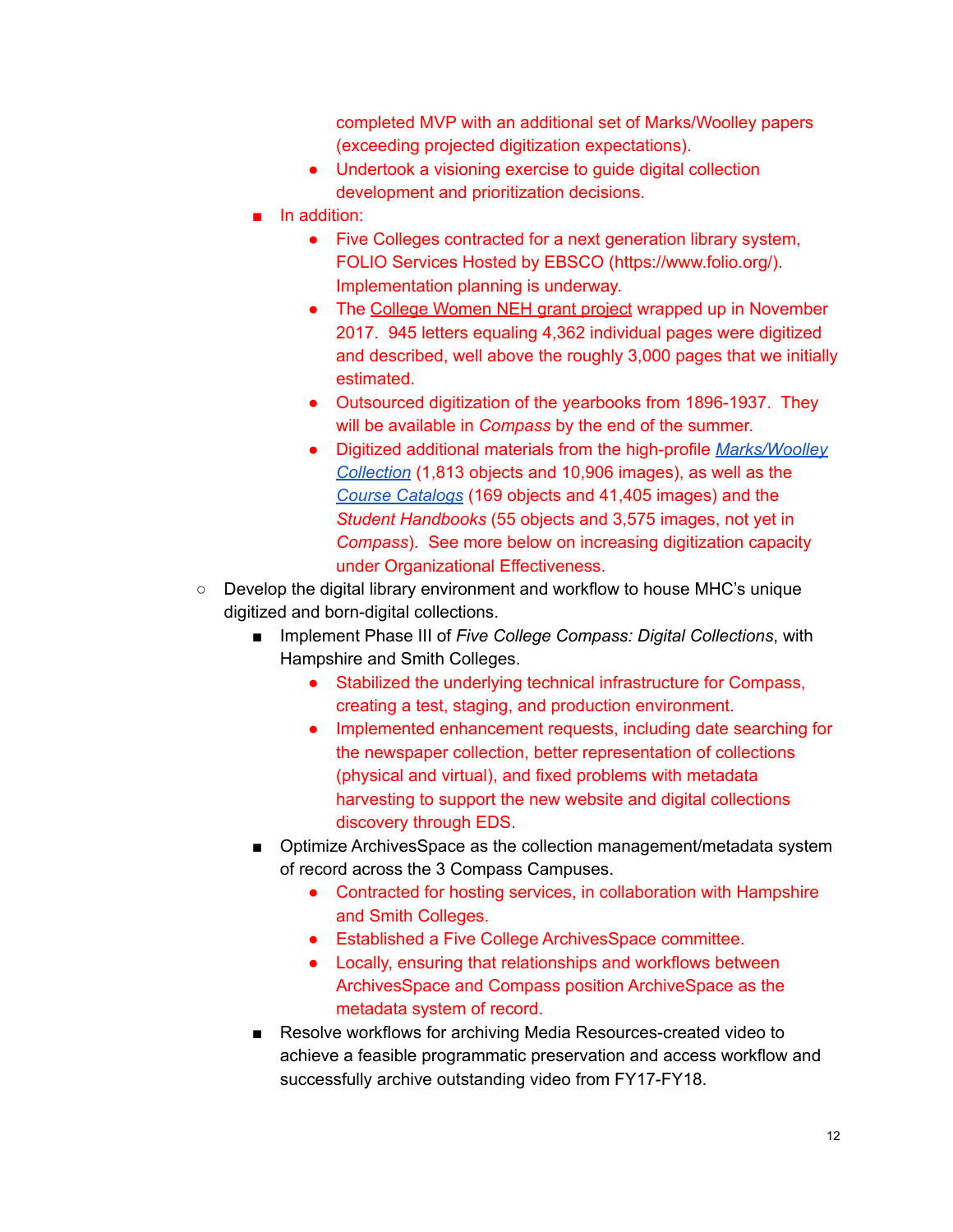- No update; now a FY19 priority for the new Reference & Digital Projects Archivist.
- In conjunction with the Museum, develop the "Campus as Collection" concept and pursue major grant/gift opportunities for funding.
	- Participate in the faculty seminar "Teaching with the Original: Art, Material Culture, Archives & Special Collections".
		- Faculty Seminar is underway and will continue in Fall 2018. Highlights from this past year included two teaching workshops:
			- In the ASC, Adeline Mueller walked the group through her class work with medieval music manuscripts, considering them as objects of use and of beauty. Adeline also shared the handout she and Leslie developed for close-looking, and the faculty participated in all of the exercises as if they were her students. Finally several of Adeline's students came to the group to sing from the manuscripts and to talk about the impact the class sessions and the original manuscripts had had on them, both academically and personally.
			- At the Art Museum, Bettina Bergmann led the group in a trial run activity for her new Fall 2018 course "Collecting Global Antiquity" with a focus on a new collection at the Museum and historical material she hopes the students will dig into at ASC.
	- In addition:
		- Reorganized positions in Discovery and Access to enable hiring a Reference & Digital Projects Archivist that will allow ASC to extend its engagement with the curriculum while also adding greater digitization capability within DAPS.
		- Wrapped up a project with the Museum to catalog the book collection at the Joseph A. Skinner Museum. The collection is accessible through the Five College Catalog and WorldCat and consists of 919 items (684 titles), including 18th and 19th century works for the teaching of language, spelling, geography, and arithmetic, religious works -- bibles, hymnals, psalters, etc. -- and South Hadley and Mount Holyoke College history. Many students worked on this cataloging project along the way, including Phoebe Cos, '17, Kimberly Dildine, '16, Emily Wells, '15, and Simmons SLIS Graduate Student and Simmons intern, Stephanie Friedman.
		- Digitized *A Memory Book: Mount Holyoke College [1837-1987](https://compass.fivecolleges.edu/object/mtholyoke:42501)*, written by librarian Anne C. Edmonds in honor of the College's sesquicentennial celebration in 1987.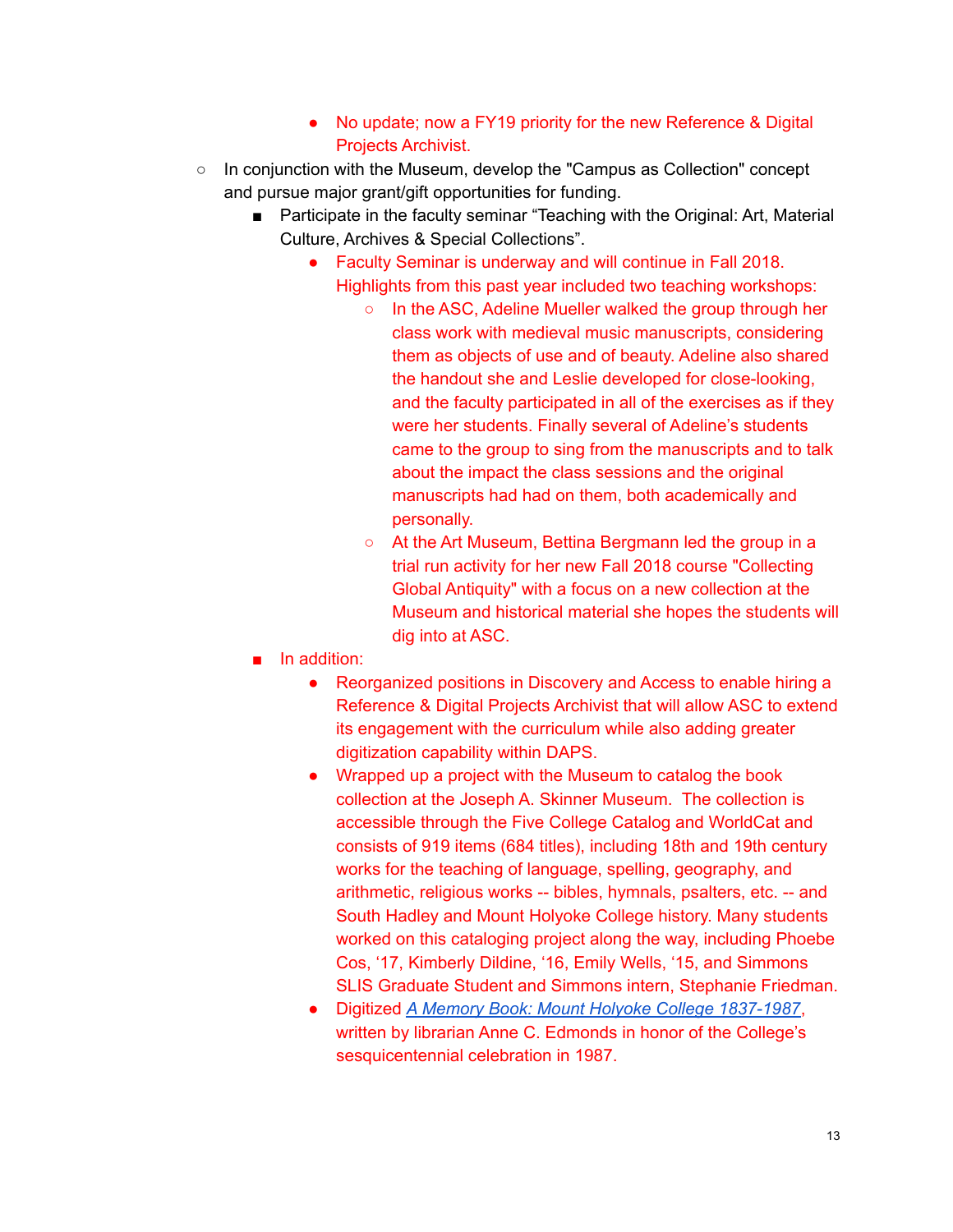- **LITS Facilities and Spaces**: Position LITS and the LITS Complex as a rich, accessible, inclusive, academically focused, fun, and engaging hub for community activity, complementing the new Community Center.
	- $\circ$  Take leadership on developing programming related to information and technology issues; Develop programming that resonates with college-wide topics and themes.
		- Hosted Nic Dias, *Hoaxes, Memes & Bots: Learning How to Navigate Our Polluted Information Streams* (see [Events\)](http://guides.mtholyoke.edu/trump/events). Attendance was not as full as Noah Kelly the prior year, but pretty decent (50-70).
		- Identified two speakers to continue the lecture series in FY19.
		- Created a "What is Net [Neutrality?"](http://libapps.s3.amazonaws.com/accounts/100993/images/net-neutrality-white-board.jpg) whiteboard in advance of the FCC vote on December 14th.
		- Created and/or hosted book and other displays including for Hispanic Heritage Month, Black History Month, Trans Day of Visibility, Asian Pacific American Heritage Month, #myjourneybegins, and various student, and academic center-related topics.
	- Continue to improve LITS building accessibility, functionality, and aesthetics.
		- Move Research Help Desk to level 2, opposite the Circulation Desk and coordinate, assess, and improve services between the Research Help Desk and Circulation to provide better customer service.
			- RHD moved to level 2 as of fall 2017; feedback being collected to assess the service point change. Staff and student employees reported smoother, more direct and more frequent handoffs, and a greater understanding of the services offered at the other service point. Statistics showed an increase in both research questions and general questions compared to the same time of year in the previous location.
			- Pilot completed, small project request submitted for FY19 make match the look of the circulation desk.
		- Make aesthetic improvements to refresh LITS entryway and Stimson Room
			- Entryway refreshed with new lighting, coordinated furniture to hold LITS materials, updated wayfinding signage, and digital signage added.
			- New chairs and matching tables purchased to match existing sofas in Stimson room and provide more study seating.
		- Replace noise level signs throughout LITS to better indicate intended use of a given space and to provide information on alternative locations
			- Completed.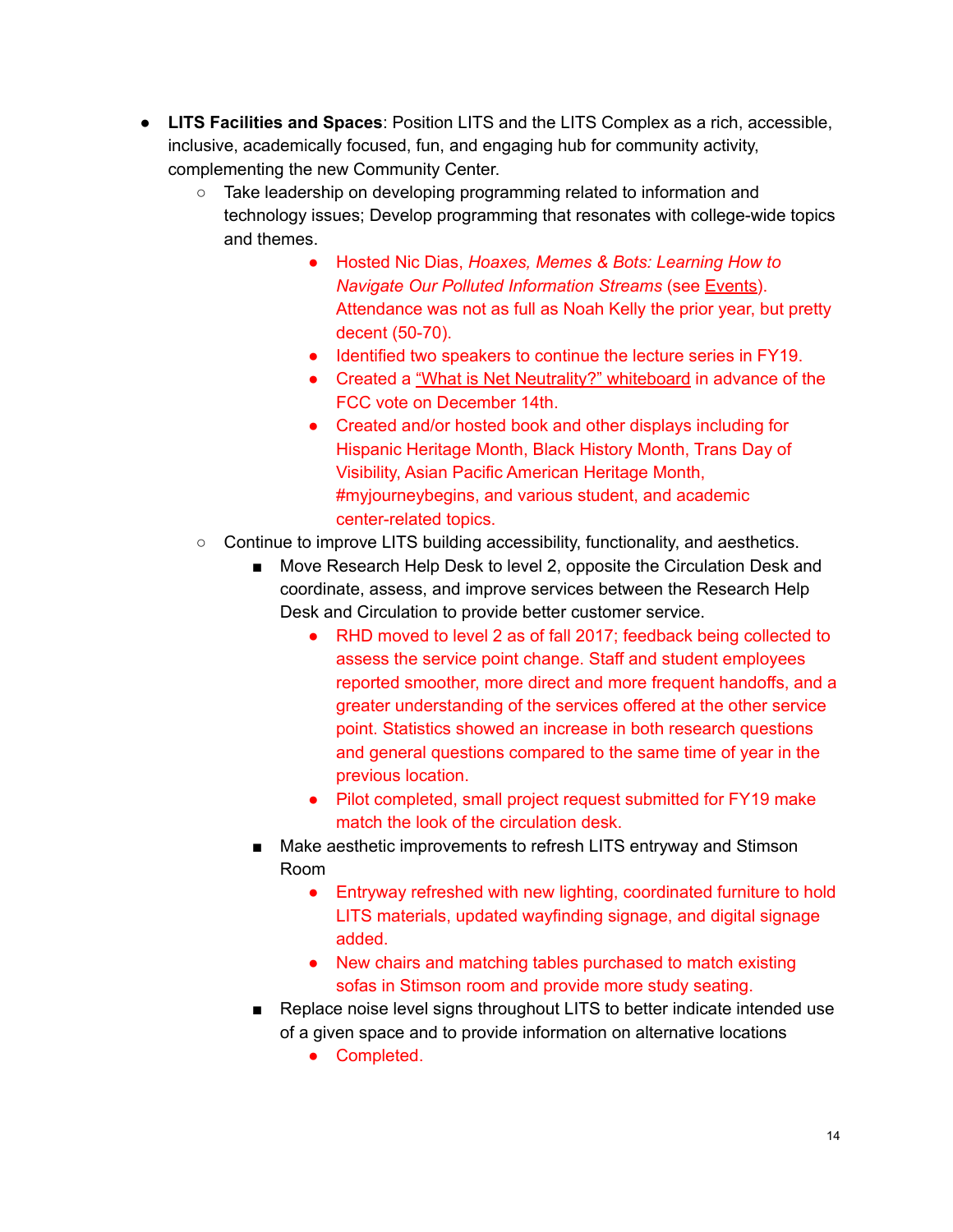- Collaborate with College's facility planning efforts to make best use of Dwight Hall. Align LITS activities with college plans and priorities for teaching, learning and advising in Dwight Hall.
	- College plan shelved.
- Develop a plan to renovate and renew LITS complex for inclusion in future strategic plans and fund-raising initiatives.
	- Material from the 2011 LITS space study shared with Advancement for consideration.
	- LITS public spaces committee has begun to review the study and to collect user feedback and requests received.
	- In addition:
		- Plan and implement updates to the reading room to improve the visibility of the new books and current print periodical collections and expand the seating space. Project to be completed July 2018.
- Pedagogy: Collaborate with faculty to identify tools and methods for course instruction, design research assignments and projects, and develop new and innovative curricula. Teach workshops and in-class sessions on library research and curricular technology.
	- Expand curricular support for technology and the arts by providing technical and educational coordination for the 4-year Sherman Fairchild Foundation Technology and the Arts project (FY18-21)
		- Shifted 40% of the RIS Managing Liaison time to support the Sherman Fairchild project to collaborate with music professor Thomas Ciufo, colleagues in Media Services, and Facilities to outfit Pratt 103 and Pratt 104 for Ciufo's digital music courses.
		- With departure of Managing Liaison, and as part of RIS reorganization created new manager of digital pedagogies position to take on coordination role for MEDIAL grant. Search underway with target of hire fall 2018.
	- Support and provide expertise in pedagogical innovation and high-impact teaching practices, such as object- and team-based learning and eportfolios, in collaboration with the Teaching and Learning Initiative (TLI). Develop staff to more effectively partner in these areas.
		- Develop a more formalized library, archives, and museum educational collaboration.
			- ASC and RIS participated in a coordinated event with the Art Museum to introduce new faculty to object-based learning opportunities on campus. *Program description: "How can object-based teaching complement the work you are doing in the classroom and help you achieve your course objectives in fresh and innovative ways? Learn about ideas for getting started, as well as about the impressive array of original materials - including art, material cultural, archival documents, and special*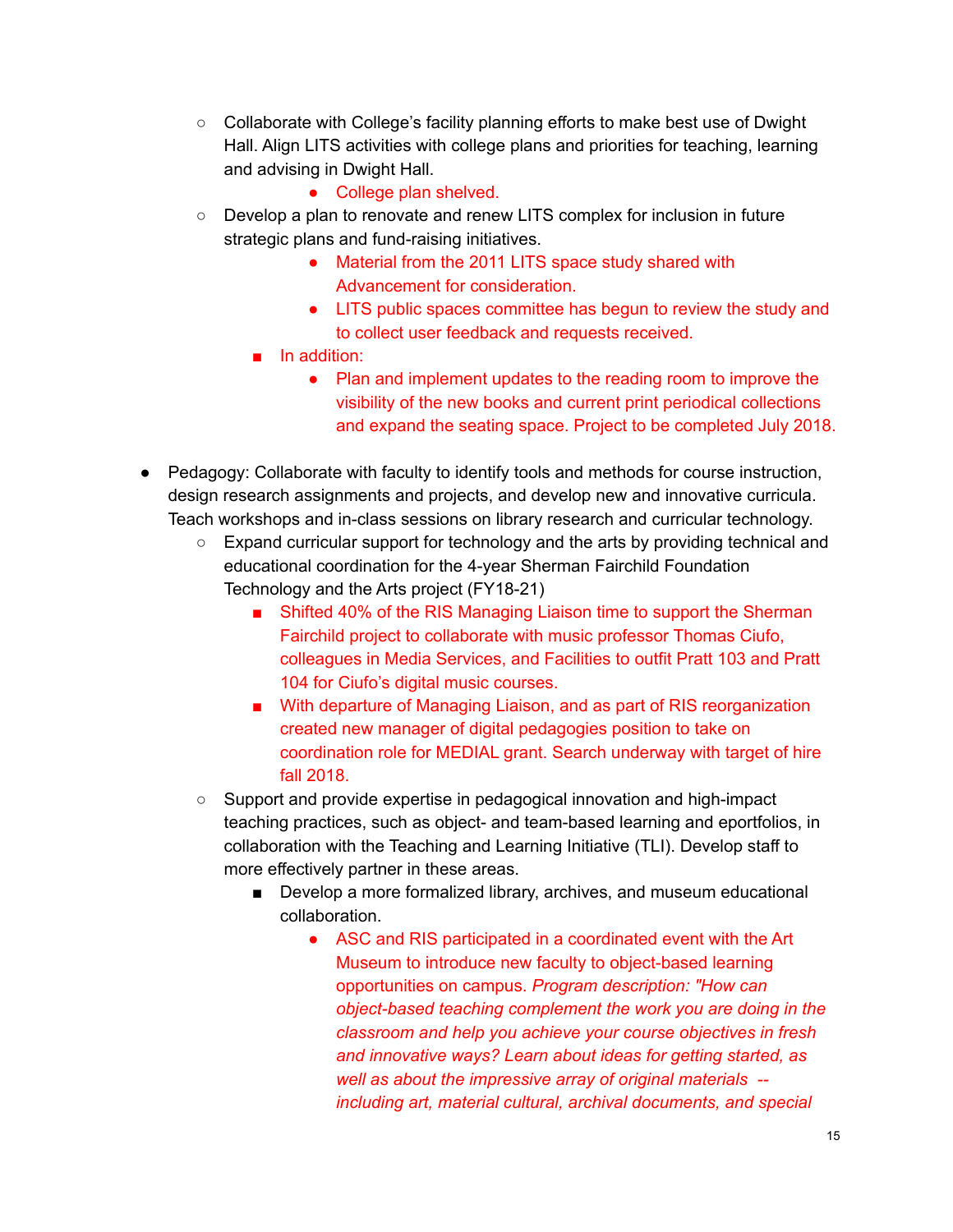*collections -- across campus available for both teaching and research.*

- Caro Pinto, Ellen Alvord, and Leslie Fields piloted a shared form to keep track of classes that were meeting with all three departments during the semester. They plan to tweak the form based on spring semester experience and continue this fall.
- Partner with Teaching and Learning Initiatives to offer regular pedagogical events, e.g. Teaching and Scholarship Renewal Week, teaching lunches.
	- Offering January 2018 workshop on creating inclusive and accessible syllabi with TLI and AccessAbility staff; planning for May TSRW events.
- Transition faculty from iClicker to PollEverywhere and promote use of audience response systems across campus.
	- iClicker sunsetted as of December 2017.
- In addition:
	- ASC worked closely with 4 first-year seminars in which the students were assigned projects requiring archival research. Two were new courses: Music in Women's Communities with Adeline Mueller and Wonder Woman with Jennifer Daigle-Matos. Also, new: Ali Aslam in Politics, who taught a course titled "Democracy and Its Critics" in which many of the students did semester-long archival research projects. The entire class came in to ASC several times, and Leslie attended their next-to-last class session to hear about the status of their projects and provide feedback. We don't see the end results of the research done by students, and in this case Leslie was able to see what was almost done and to help several students who were stuck in some piece of their work at that time.
	- RIS staff offered more than 100 information and technology literacy courses, including instruction in at least 25 first year seminar courses and 5 flipped instruction sessions.
	- RIS staff began investigating and adopting new tools for creating online and flipped course materials, particularly H5P. Moodle and Commons (WordPress) have H5P plugins enabled and RIS staff are starting to plan for moving RIS teaching content to the tool.
- Provide leadership in information literacy and technology literacy instruction.
	- Develop scaffolded information literacy program for integration into departmental curricula, helping students develop a particular set of critical thinking skills.
		- No progress in FY18, other RIS work took priority.
	- Develop eportfolio toolkit for students, faculty, and staff who want to or are required to create a digital identity.
		- Completed [Getting](https://docs.google.com/document/d/1cBXGYOjYPPSYZ6IdLSjabATidUoCcRM6PXWg1X64mts/edit?usp=sharing) started guide for liaisons.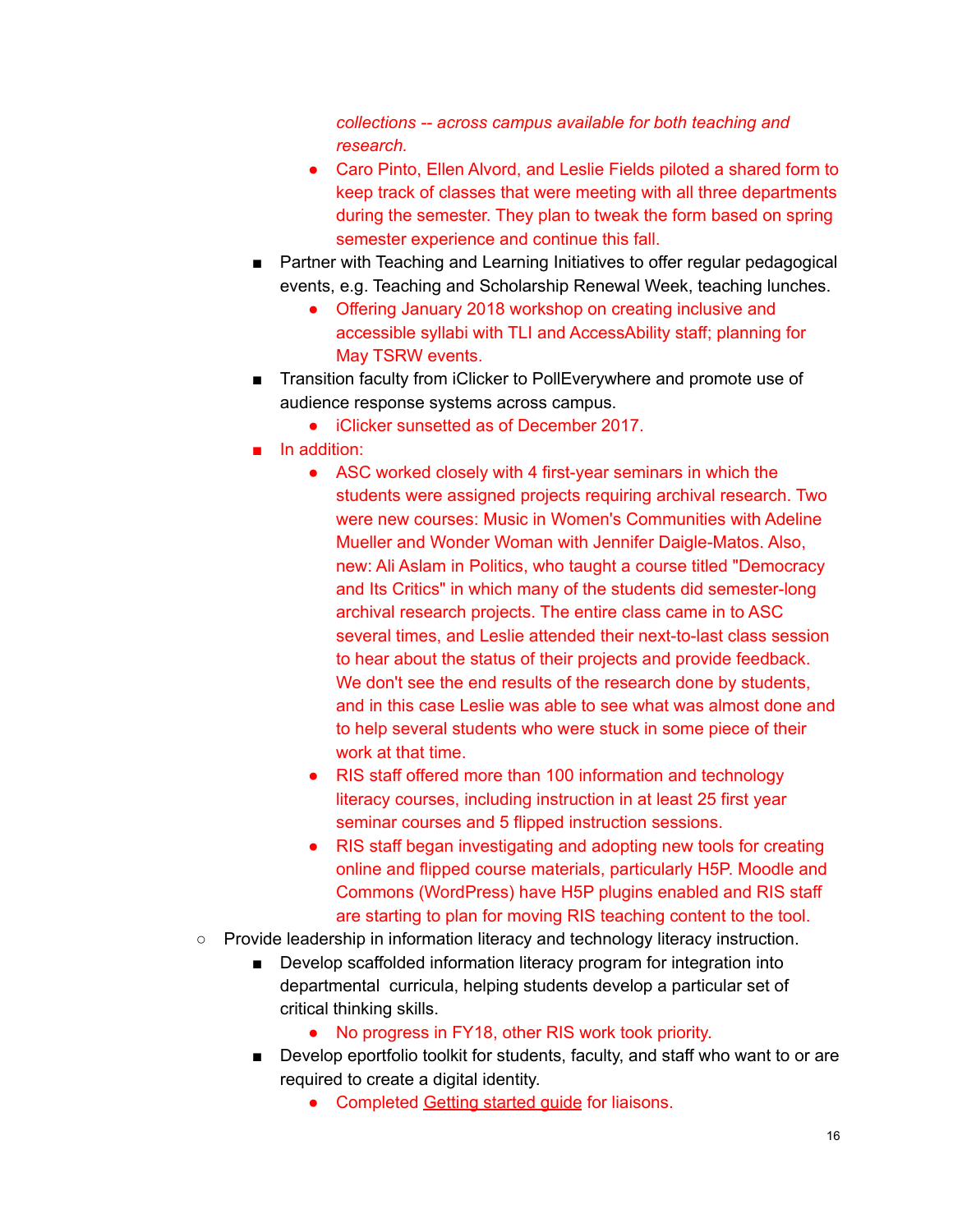- Explore virtual reality and related emerging technologies for use in the curriculum.
	- The RIS New Media Working Group developed a proposal for AR tools and 360 cameras; purchased Kodak PixPro Cameras in March 2018 and Oculus Rift in May 2018. Collaborated with CTMS to purchase computer capable of working with Oculus.
	- Two RIS Liaisons participated in faculty seminar on VR.
- **Research**: Teach students how to be effective researchers and ethical participants in scholarly conversations. Support faculty engaged in scholarship production by providing access to research infrastructure and support including collections, consultations, and technologies.
	- Develop and publicize a LITS Data Services Program which provides faculty and student data support.
		- Implement enhancements and revisions to data storage environment.
			- Completed: Summary Report of the DSXFT is available at [https://docs.google.com/document/d/1ojf0GFjhqlBT21W7hfaL45U](https://docs.google.com/document/d/1ojf0GFjhqlBT21W7hfaL45U94VP3Jje_-_uou9DdhJg/edit) 94VP3Jje - uou9DdhJq/edit.
			- Presented LITS and Data [Science:](https://docs.google.com/presentation/d/1gmePBTm7bCC23FSSswBguw5gA7LdZDc0f9LTzTqFo-U/edit#slide=id.g2739cac9d6_0_84) A Status Update to LITS Advisory and Data Science co-chairs
		- Offer workshops on tools such as Tableau, ArcGIS, Nvivo, and online interactive sites.
			- RIS liaisons offered individual and group sessions on SPSS and Nvivo to students & faculty.
		- Expand use of LITS repository tools to support faculty needs for archiving and providing access to their data.
			- See above for [Campus](https://www.mtholyoke.edu/sustainability/campus-living-laboratory-initiative) Living Lab Initiative (CLLI)
	- Enhance support for high performance computing through the Massachusetts Green High Performance Computing Center and other cloud and collaborative solutions.
		- See discussion in infrastructure services above.
- **Teaching and Meeting Spaces**: Provide and maintain flexible, sound, and well-designed technologies for teaching and meeting spaces with an emphasis on user interface and reliability. Maintain state-of-the-art standards and consistency across spaces to support ease-of-use and broad functionality.
	- Continue collaboration with Dean of Faculty and other stakeholders to support the evolution of Makerspace from its current location to its more permanent space.
		- Through Fairchild Foundation grant, plan for FY18 move of the Makerspace into Prospect.
			- RIS, Media, and TISS staff involved in conversations with Makerspace re: the move, now likely in FY19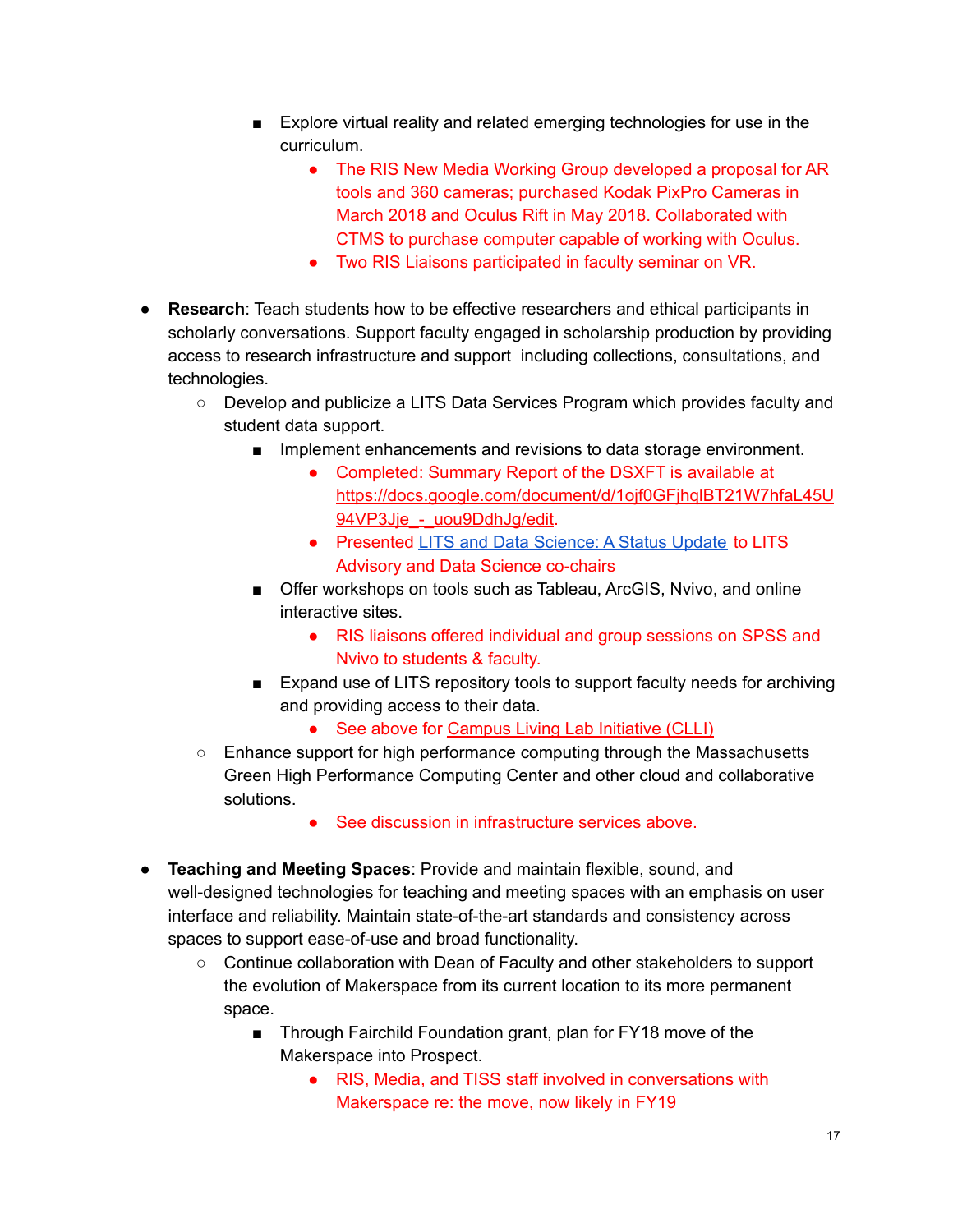- With Nick Baker and Megan Brooks's departures, Alex Wirth-Cauchon is primary contact until Manager of Digital Pedagogy and coordinator of the grant hired in late summer 2018.
- Explore new models for academic computing labs and software based on usage metrics, including use of VCL and Application Virtualization.
	- Explore possible collaborative virtualization options with Amherst, Smith and Hampshire Colleges
		- Virtualization platforms are now being evaluated within a possible four College collaborative effort, expected timeline for choosing a recommended platform is mid to late Spring 18 semester.
- $\circ$  Continue to evolve the classroom technology environment to best align with faculty pedagogical approaches.
	- Broaden access to wireless projection in teaching spaces.
	- Support the new Data Science program via the UMass/MGHPCC grant to upgrade an existing teaching/lab space to high performance desktops
		- New desktops installed in Reese 307 before classes started in Fall 2017.
- $\circ$  Continue to evolve the non-classroom AV environment, including digital signage.
	- Work with stakeholders to review and advise on audiovisual and digital signage installations for the new Blanchard Community Center
- **Technical Support**: Provide a broad range of flexible, responsive, proactive, and accurate support options designed to educate users about technology as well as solve a wide variety of hardware and software problems. Track incidents, problems and changes and document solutions.
	- Improve the responsiveness and effectiveness of direct user support.
		- Implement Samanage ITSM software to enhance the management capabilities of our technology service points, including setting Service Level Agreements to better track incident responsiveness and outcomes and implementing Change Management to improve internal communication regarding systems changes.
			- CTS is currently using SLAs for first response/comments of 4 hours or less on all tickets, as well as using Change Management functionality with approval workflows for system wide proposed changes.
		- Update tech support content on the LITS website as part of the overall LITS Web Redesign effort.
			- Some content updating has been ongoing but the bulk of content rewriting is waiting for the new LITS Web Redesign project timeline.
	- Explore new models for securing desktop and laptop computers.
		- Move campus antivirus software standard from McAfee to ESET.
			- Done.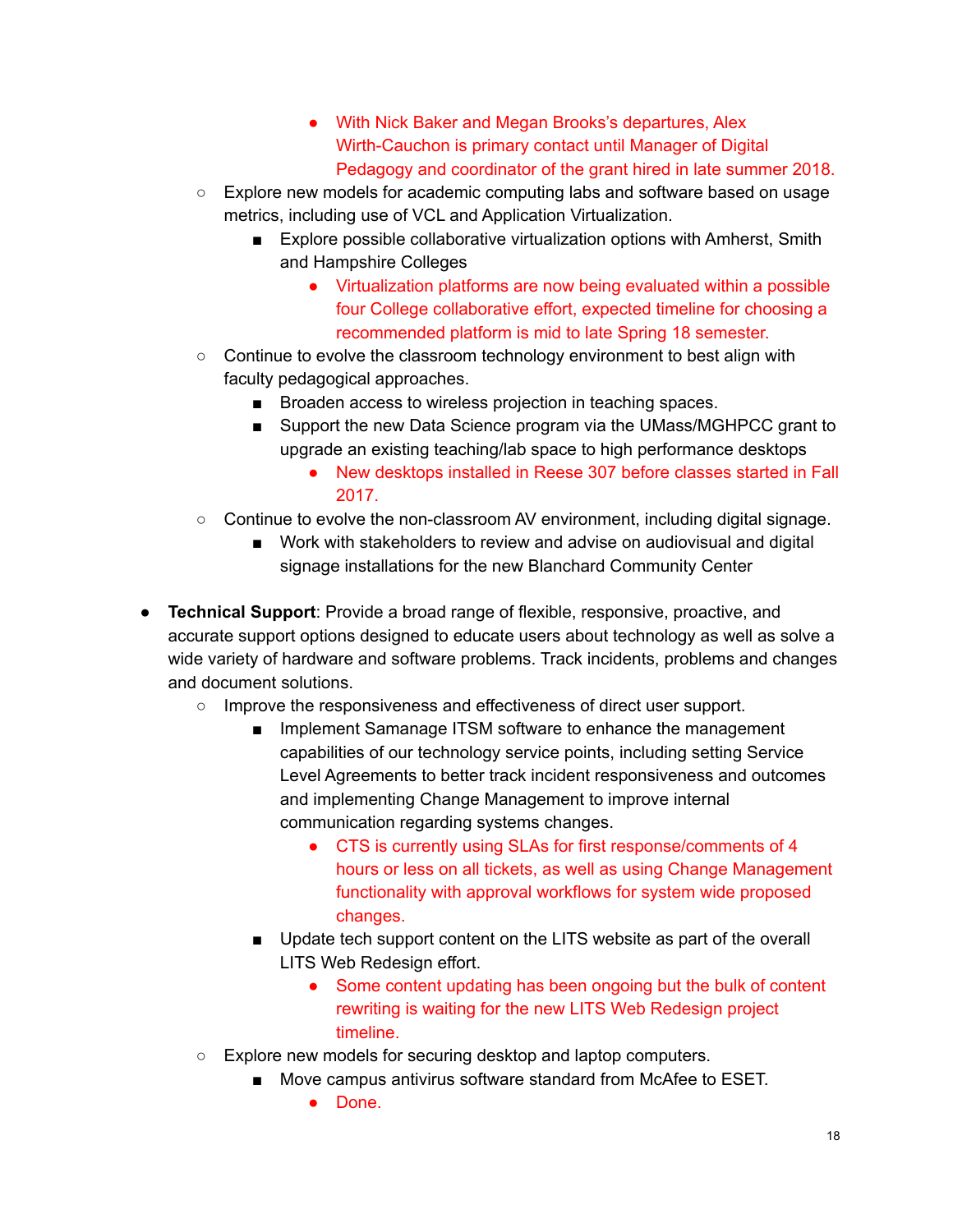- Implement Active Directory Group Policy to enforce security policies.
	- Joint GPO work with TISS and CTS is underway as a pilot effort with the hope of full implementation for endpoints coming by early FY19.
- Develop plan to move the majority of public lab computers to require login.
	- Not begun yet but still something we want to do, perhaps next summer.
- Research product options for local drive backup and synchronisation.
	- Pending rollout of Google Filestream may make buying a third party product for this purpose moot. Once it rolls out (early March timeframe) we will evaluate best next steps.
- Continue to build out and standardize procedures with desktop management tools.
	- Complete rollout of Active Directory to entire campus.
		- We are so close! Down to Skinner basement, parts of Clapp and FM with a few other tiny depts here and there. We truly expect to be done by the end of this academic year.
	- Implement a local Windows Server Update Services (WSUS) server for managing Windows updates.
		- This is a joint TISS/CTS venture we hope to get in the small to medium project list for next summer.
	- Assess the mix of Active Directory/Windows/Apple management products.
		- Done and we are hoping to eventually sunset KACE from the mix according to our CTMS Software Tools Plan: [https://docs.google.com/presentation/d/1b61HdqYSSszCdC3XITq](https://docs.google.com/presentation/d/1b61HdqYSSszCdC3XITqvyhKpD8Qw8j_rb6IijtK36Ao/edit#slide=id.p) vyhKpD8Qw8j\_rb6lijtK36Ao/edit#slide=id.p
- $\circ$  Improve the user experience and efficiency of the college print environment, informed by usage metrics and user feedback.
	- Create and implement a printer service enhancement plan to increase training, availability and uptime on the public printing fleet
		- This was completed fall semester and is ongoing with a new 'printer tiger team' dedicated to regular MFD checks and fixes as well as small group Cloud Print training done in the IC during orientation and enhanced printing documentation. We are looking to add new units next year when we do our MFD lease refresh to respond to student requests.
- Track printer usage across campus to allow for data driven print management of the printer fleet, chargebacks and inventory distribution.
	- Complete rollout of Papercut to entire campus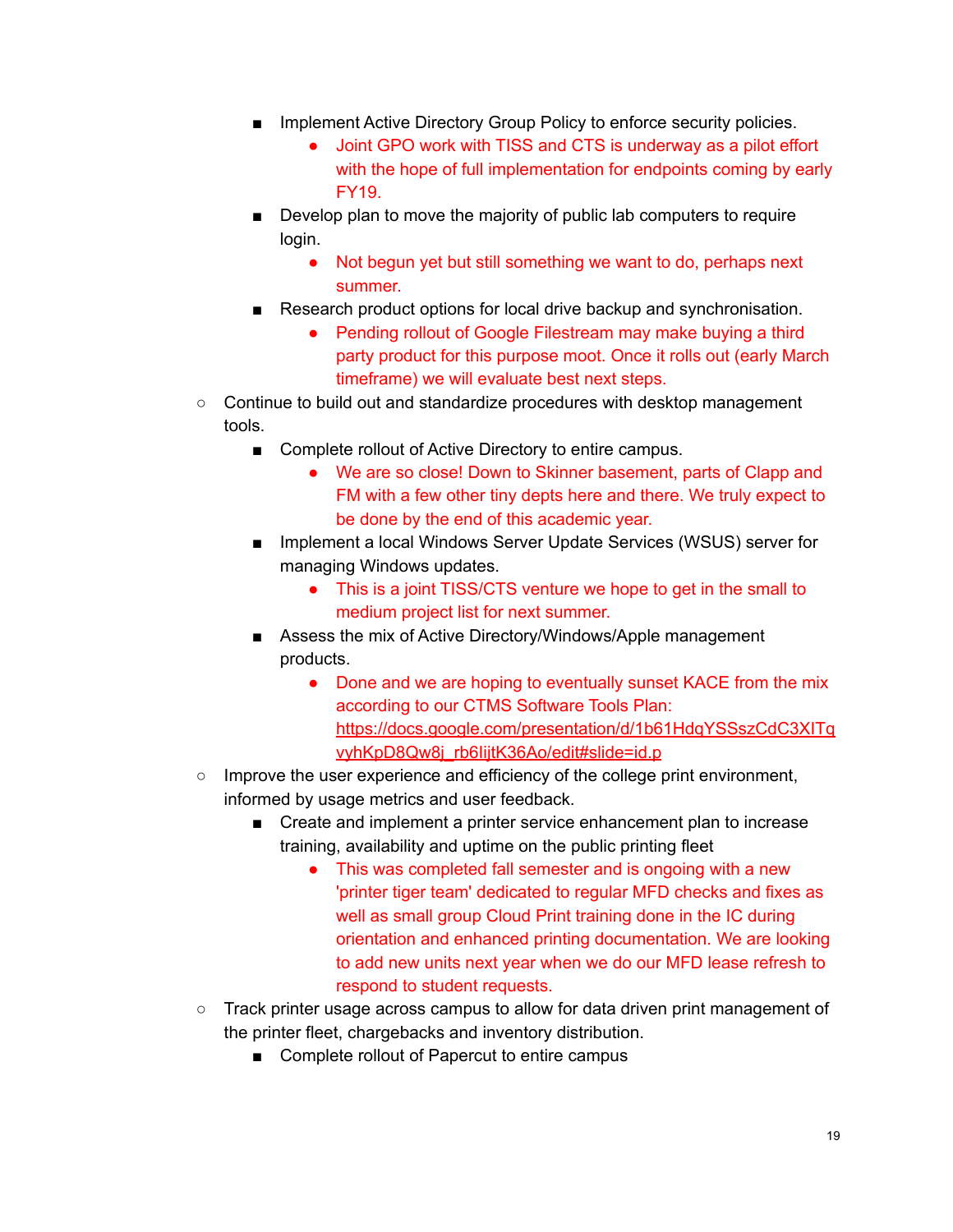- This is tied to AD rollout so again we are very close. We are down to less than 20% of the fleet not on Papercut and again hope to be done with this by end of Spring 18 semester.
- **Video and Video Conferencing Services**: Offer a variety of video services in support of academic endeavors including videography, basic editing, video streaming and video conferencing services to enhance teaching and learning.
	- Provide support and training in use of video technologies for academic and administrative needs
		- Ongoing and meeting a already high and growing demand for such services.
	- Provide video recording, streaming and editing services in support of a variety of teaching and learning applications
		- We are now universally captioning all library video requested for use in Moodle.
- **Websites and Blogs**: Provide and support locally hosted-web and blog services through a combination of open source and commercial products, while looking to cloud-based solutions and platforms for more powerful and flexible options.
	- Extend the use of My. MtHolyoke as the college's primary means of internal communication and sharing.
		- Promote and support the creation and use of Information and Team Sites as gateways to community focused information and content.
			- On hold pending Sharepoint hire expected August 2018.
		- Extend the use of My. MtHolyoke based forms and other tools to support academic and administrative workflows.
			- On hold pending Sharepoint hire expected August 2018.
	- Expand use of WordPress as an online publishing platform for individuals and explore additional venues for digital publishing by individuals.
		- Improve usability of Folio and Commons through documentation and creation of an eportfolio toolkit.
			- See above in instructional technology.
		- Research feasibility of using Domain of One's Own as additional venue for expanded suite of digital publishing tools, and if feasible, develop proposal.
			- Submitted proposal for FY19 budget based on faculty use cases and TISS desire to move out of web hosting business for faculty and staff.
- **LITS' Organizational Effectiveness**: Recruit a diverse staff and develop an effective, inclusive organization to meet the evolving needs of the college within a changing information and technology environment.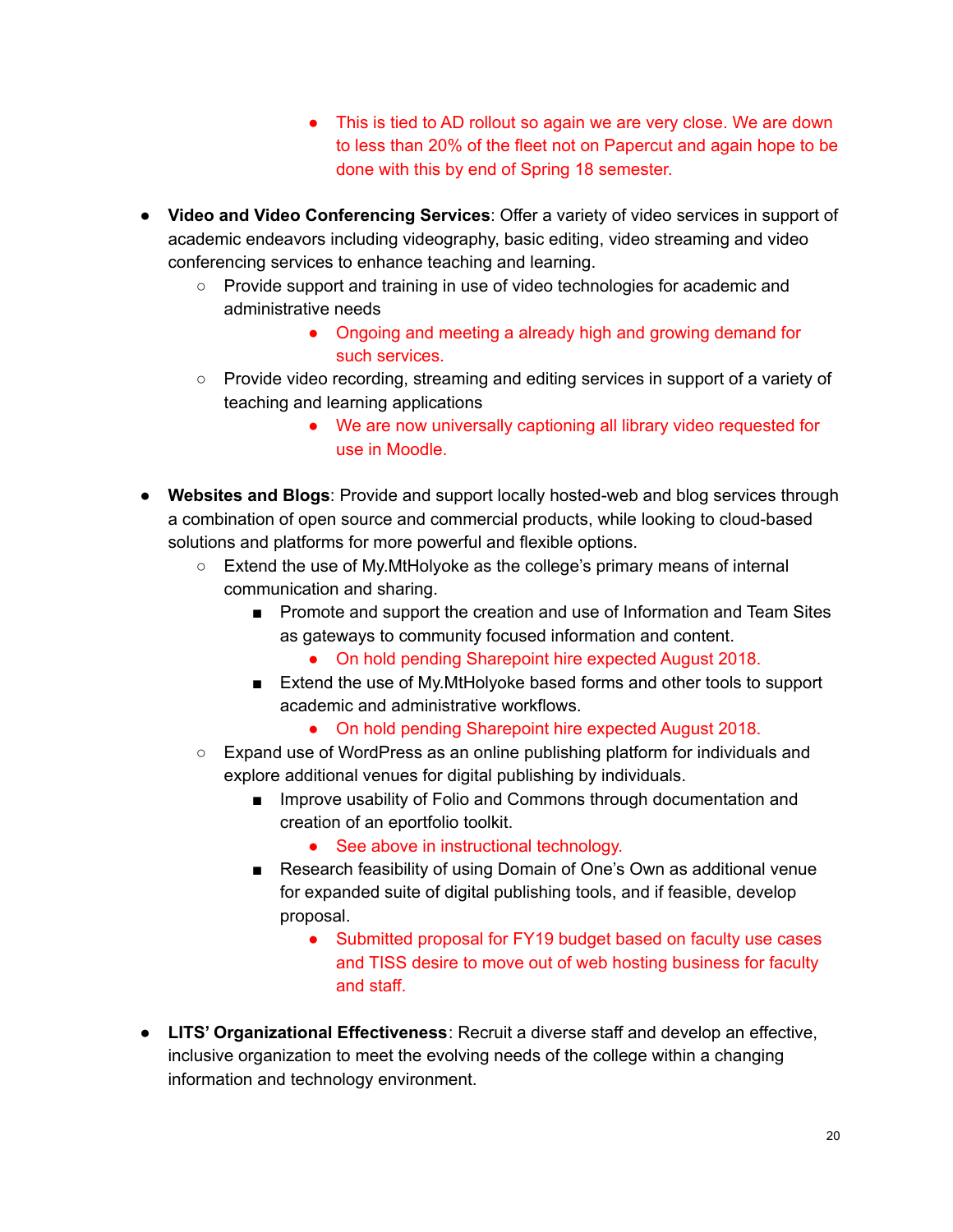- $\circ$  In collaboration with the College, improve LITS' ability to recruit a diverse staff, and foster an inclusive work environment.
	- In FY18 LITS completed 8 searches. These resulted in attracting three new people of color into the LITS and college community, and in promoting one person of color from within into a more senior role. While the overall LITS gener balance was maintained by hiring or promoting 4 men, 3 women, and one non-binary individual, more men were hired into technical positions and more women were hired into positions more closely aligned with the library.
	- The progress was made possible by work across the divisions within LITS to improve our processes: DnA took steps to formalize documentation, interview questions, kick-off discussions, etc. re: diversity and search committees. RIS subsequently adopted many of those approaches including the use of evaluation matrixes.
	- One position within the TISS Administrative Computing area in support of Sharepoint proved particularly challenging to fill, and the position remained vacant throughout the fiscal year.
	- Analyzed student worker demographics based on data from the CDC.
- Create internship, post-bac, and other opportunities to recruit Mount Holyoke graduates into information and technology professions.
	- As part of the Sherman Fairchild grant, create a post-bac position in RIS.
		- Created position, ran search, hired first post-bac who began working at LITS on January 2, 2018.
		- Ran successful search for second post bac to start August 2018.
	- Also…
		- Hosted 3 summer Lynk interns in ASC, who curated an exhibit on the history of physical [education](https://www.mtholyoke.edu/media/mile-long-hikes-olympics) at the College. The internship experience included tours of local archives hosted by MHC alum/archivists and a joint day with the MHC, Amherst, Wellesley, and Smith Museum interns on exhibit curation and label writing.
- Develop scaffolded professional development for staff and managers, integrated with regular performance reviews, that draws on industry best practices.
	- Send individuals within each area of LITS to appropriate project management, supervisor, or leadership training.
		- LITS sent Sarah Goldstein, Devon Smith, and Peg Stevens to the Smith College Leadership Institute for Digital Professions Program in January. They were joined by Stacey Lyons from Advancement and Deb Garity from Communications.
		- New manager Rachael Smith attended NERCOMP Management Training.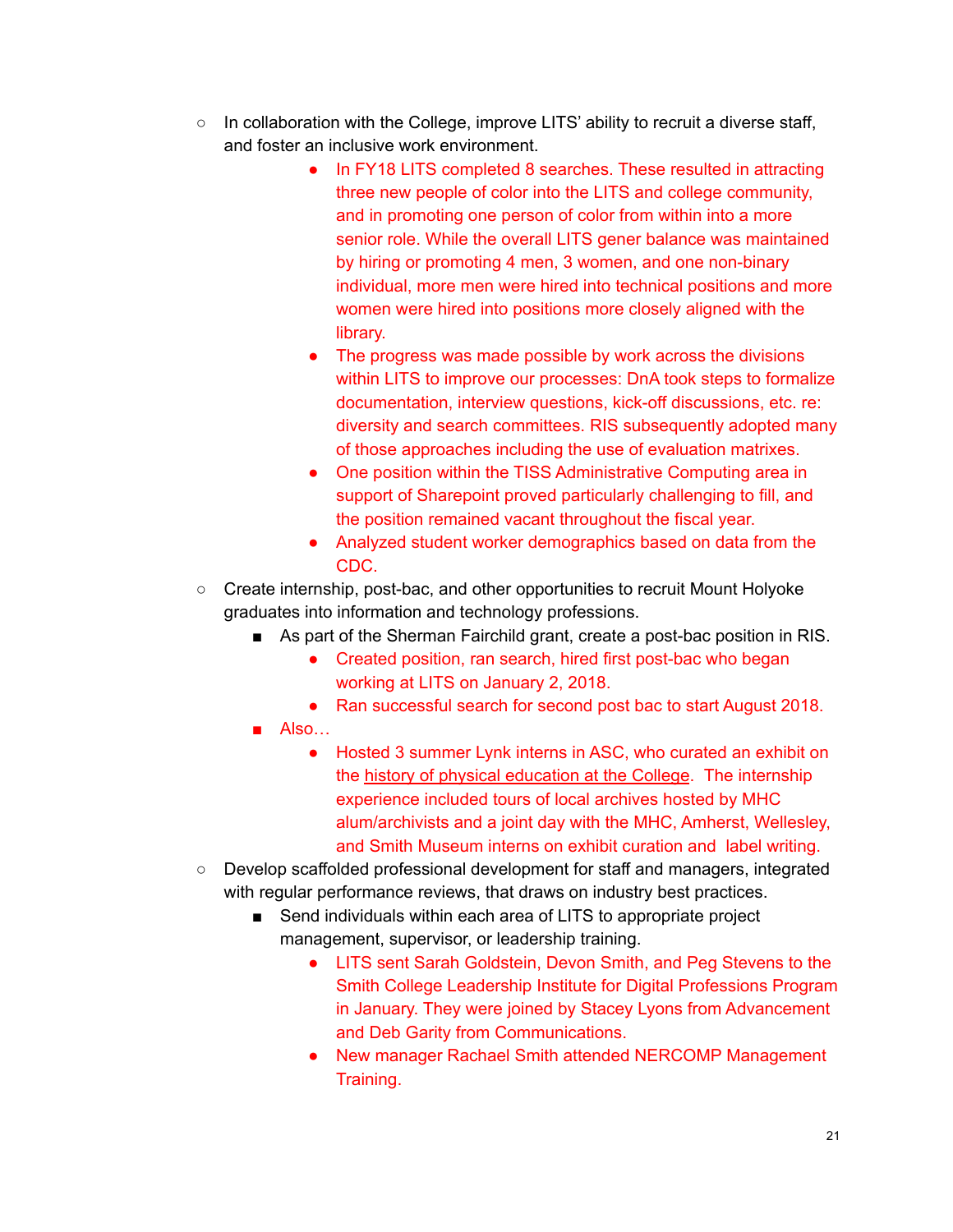- Laura Garcia and David Powicki participated in the first cohort of MHC's leadership development program.
- Joel Broyles, Aime DeGrenier, Chrissa Lindahl, and Rachael Smith represented all four of the LITS divisions at the second cohort of the MHC leadership program.
- Develop appropriate staff expertise in working with and supporting SharePoint.
	- On hold pending Sharepoint hire expected August 2018.
- Develop and implement a LITS customer service strategy that includes the prioritization of the LITS web site as service point.
	- Implement recommendations of the service point cross functional team including training for all student staff members.
		- Conducted five sessions of customer service training for all student staff and one session for all LITS service point staff (others in LITS were welcome to -- and did -- attend, as well)
		- Developed service points shared documentation.
		- Designed, purchased, and required name tags for service point staff and students.
		- In May 2018, placed survey stations at each service point for a week, asking users about their experience at that LITS service point. We had 284 total respondents; average rating of the experience was 4.9 out of 5.
	- Launch a new LITS website and transition blog to WordPress. See other areas for additional FY18 actions.
		- See above under Administrative Applications.
- Create a cohesive communications strategy for LITS that addresses both internal and external audiences.
	- Work with the College's Office of Communications and Marketing to review and develop a LITS strategy in coordination with the evolving College internal communications strategy.
		- On hold pending staffing transitions in Marketing and Communications, and to ensure work develops in resonance with likely new brand strategy to be launched in FY19.
- Position ASC's goals and resource needs more strategically within the College
	- Strengthen relationships with Advancement; get on Leadership Gifts radar and potentially endowment radar for Head of ASC position, ASC collections, and the potential *Campus as Collection* collaboration with the Museum.
		- Continued lower-level relationship building: Leslie presented at an Advancement Staff Meeting and worked closely with various Advancement staff on donations.
	- Simultaneously, evaluate the reasonable scope and scale of Archives and Special Collections activities, given static staffing levels.